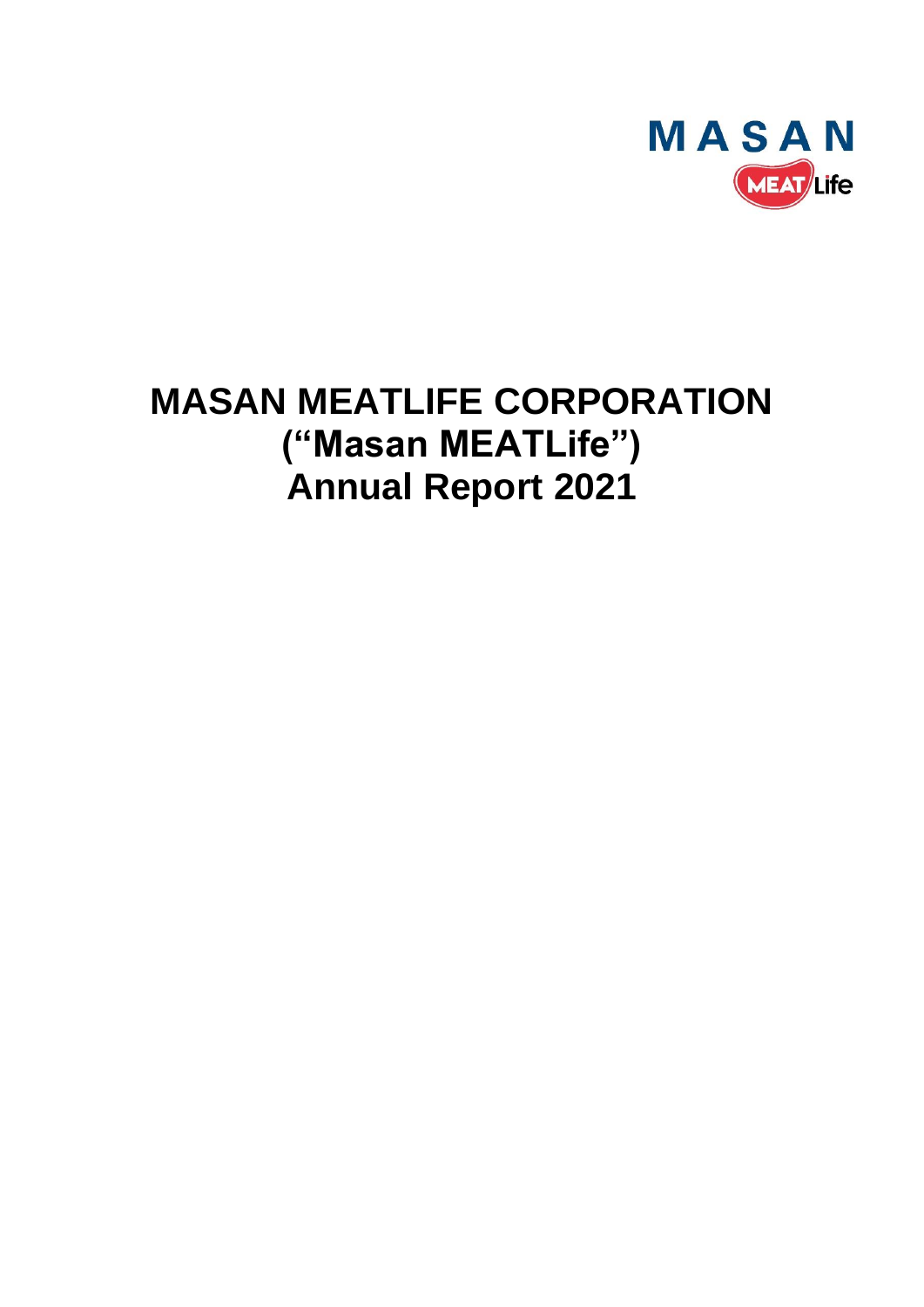# **Table of Contents**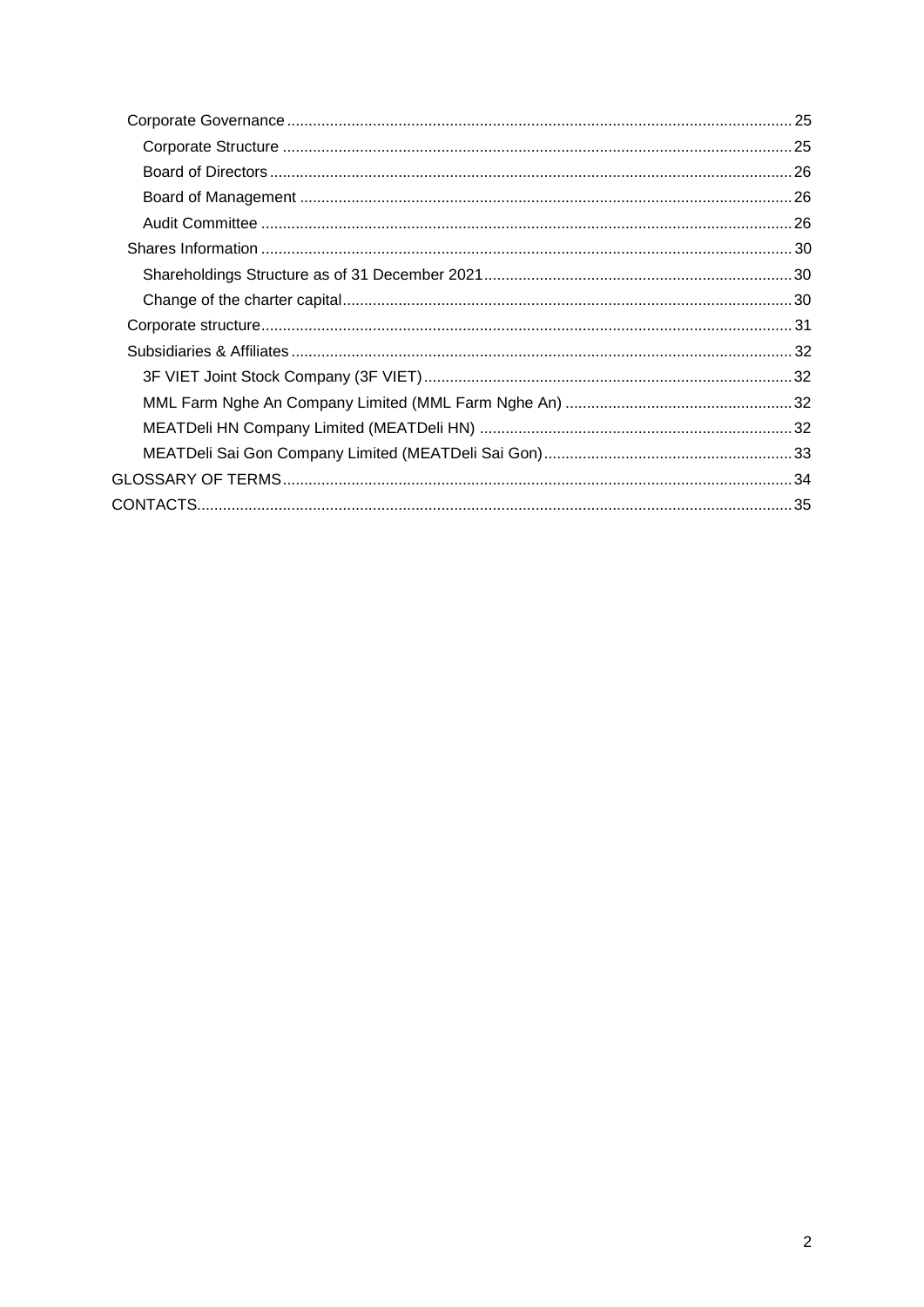# <span id="page-3-0"></span>CEO's LETTER

Dear shareholders and the larger Masan MEATLife community,

On behalf of the Board of Directors, I would like to report on our 2021 business performance and discuss the outlook of our journey towards achieving our objective: "to provide Vietnamese consumers with delicious, safe and affordable meat products every day, everywhere".

In 2021, our industry experienced significant challenges brought on by the COVID-19 pandemic which resulted in supply chain disruptions, higher input costs, and reduced demand in certain channels such as restaurants and hotels. However, I am very pleased to share that Masan MEATLife ("MML") still managed to deliver noteworthy financial results for the year. MML's net revenue in 2021 reached VND18.9 trillion, up 17.2% versus VND16.1 trillion in 2020. Excluding December 2020 feed revenue for a like-for-like comparison, net revenue grew year-over-year ("YoY") by 26.9%. In particular, our nascent meat business continued to gain market share, with net revenue of VND4.5 trillion, increasing by 88.6% compared to 2020. In particular, the branded "MEATDeli" pork segment delivered positive earnings before interest and tax ("EBIT") in the second half of 2021, driven by a 26.7% YoY increase in net revenue in 1H2021 versus 1H2020, and improvement in gross profit margin ("GPM") and EBITDA margin. In addition to the pork segment, with the goal of diversifying animal protein portfolio, MML expanded production and processing capacity for "3F VIET" chicken products to achieve a YoY growth of 57% in net revenue, reaching VND1,487 billion in 2021 compared to VND944 billion in 2020.

MML's stronger financial results were driven by improved business operations across the board, from marketing, sale and distribution, production and product innovation. Continued investments in brand building have helped turn MML's MEATDeli brand into one of the meat industry's leading brands according to consumer trust and widespread awareness. In addition, MML's distribution network successfully expanded, as points-of-sale ("POS") coverage doubled in 2021 compared to 2020. As a result, by the end of 2021, MEATDeli products were available at over 3,000 POS nationwide in Vietnam. These locations included WinMart, WinMart+, Co.opmart, Big C, Lotte, Aeon, other modern retail chains, our own MEATDeli stores, and MEATDeli agents. Simultaneously, we accelerated the development of new products to provide more delicious and safe-for-health products, giving Vietnamese consumers a wider range of options. MML's innovations included premium pork products and, for the first time in the local market, skinless and fat-separated "slim & fit" chicken, targeting consumers looking for healthier meat alternatives that reflect their modern lifestyles. As a result of the aforementioned efforts, MML delivered higher sales, increasing the utilization rates of our facilities to generate higher operational efficiencies and higher margins for MML's branded meat segment.

In 2021, Masan MEATLife also completed a major strategic step to transform into a pure branded consumer business with the deconsolidation of our animal feed segment in November. By transferring our more commoditized "B2B" feed segment, we can better focus our attention and efforts on serving Vietnamese consumers. However, given the importance of supply chain efficiency, traceability, and quality control in order to produce superior products at reasonable price points, MML also entered into strategic cooperation agreements with De Heus Vietnam Co., Ltd ("De Heus") for a reliable and highquality supply of porkers for processing. With the exit from the feed segment and strategic supply agreements with De Heus, MML has transformed into a meat-focused FMCG business with the goal of delivering USD1 billion in revenues by 2023.

In short, despite the difficulties experienced during a very unusual year, MML emerged from 2021 better positioned to achieve our objective of better serving Vietnamese consumers, which we believe will lead to greater value creation. Our 2025 goals are to gain a 10% share of the national animal protein market, valued at USD15 billion, and achieve an EBITDA margin of 20%+ with a diversified portfolio of fresh and processed meat products.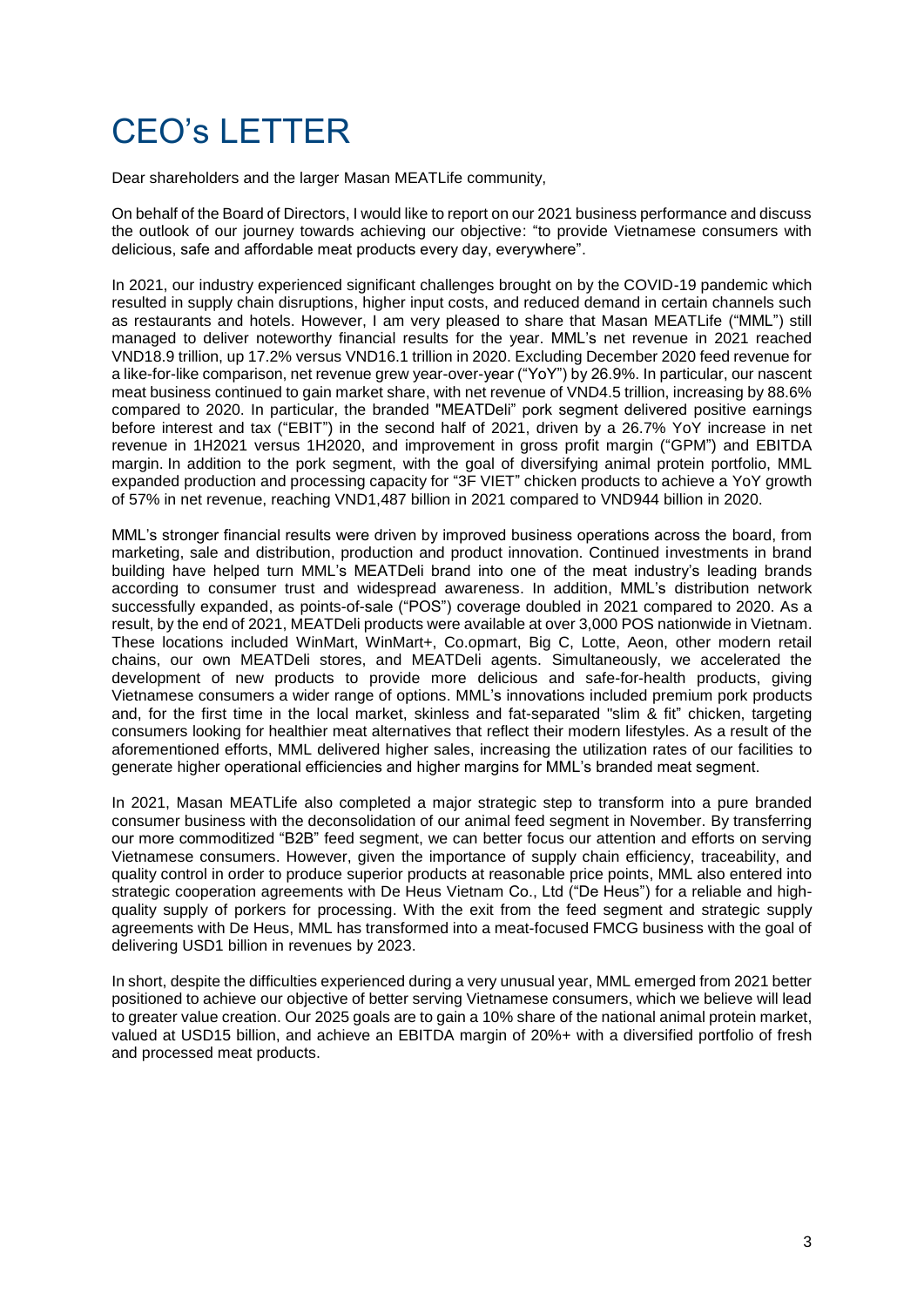We have persevered to strengthen our strategic platform that will make us a pure branded consumer company. MML has emerged as a market leader as a result of our unique "win-win" partnership model. We have a strategic partner in De Heus to ensure a stable supply of quality inputs for our production, and strong relationships with modern retailers with extensive reach such as WinMart, WinMart+, Co.opmart, Big C, Lotte, Aeon, etc. With our growing production capacity backed by a secure supply chain and our increasing availability, we are getting closer to achieving our purpose – to serve nearly 100 million consumers across the country with safe, delicious, nutritious, and affordable meat products. The solid foundation set in 2021 will enable us to move forward into 2022 and beyond with an unwavering confidence that we can achieve outstanding growth by better serving our consumers.

Yours faithfully,

*(Signed and sealed)*

#### **Nguyen Quoc Trung**

*Chief Executive Officer of Masan MEATLife*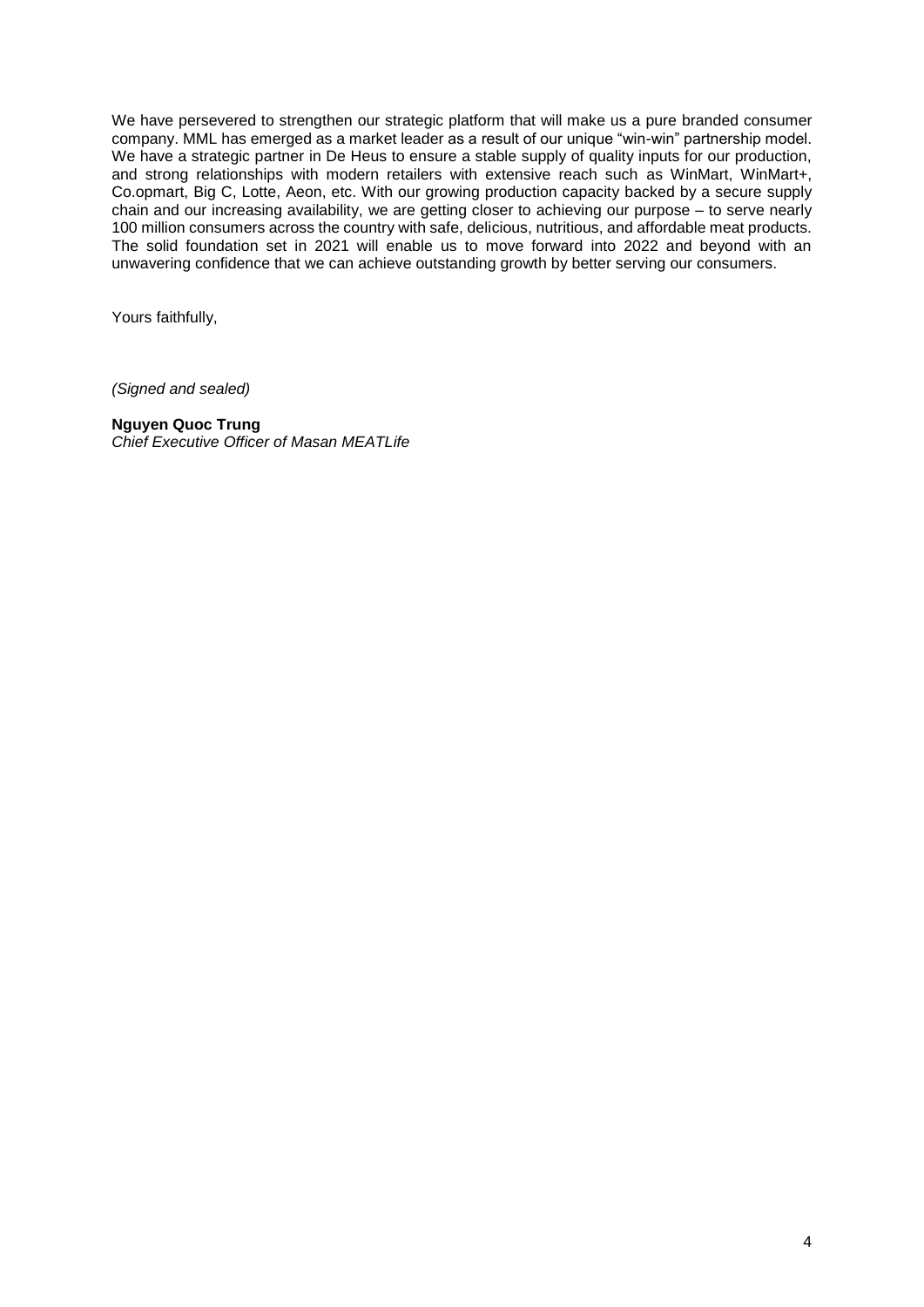# <span id="page-5-0"></span>2021 FINANCIAL RESULTS

<span id="page-5-1"></span>Net Revenue (VND billion)



# Gross Profit (VND billion) & Gross Margin

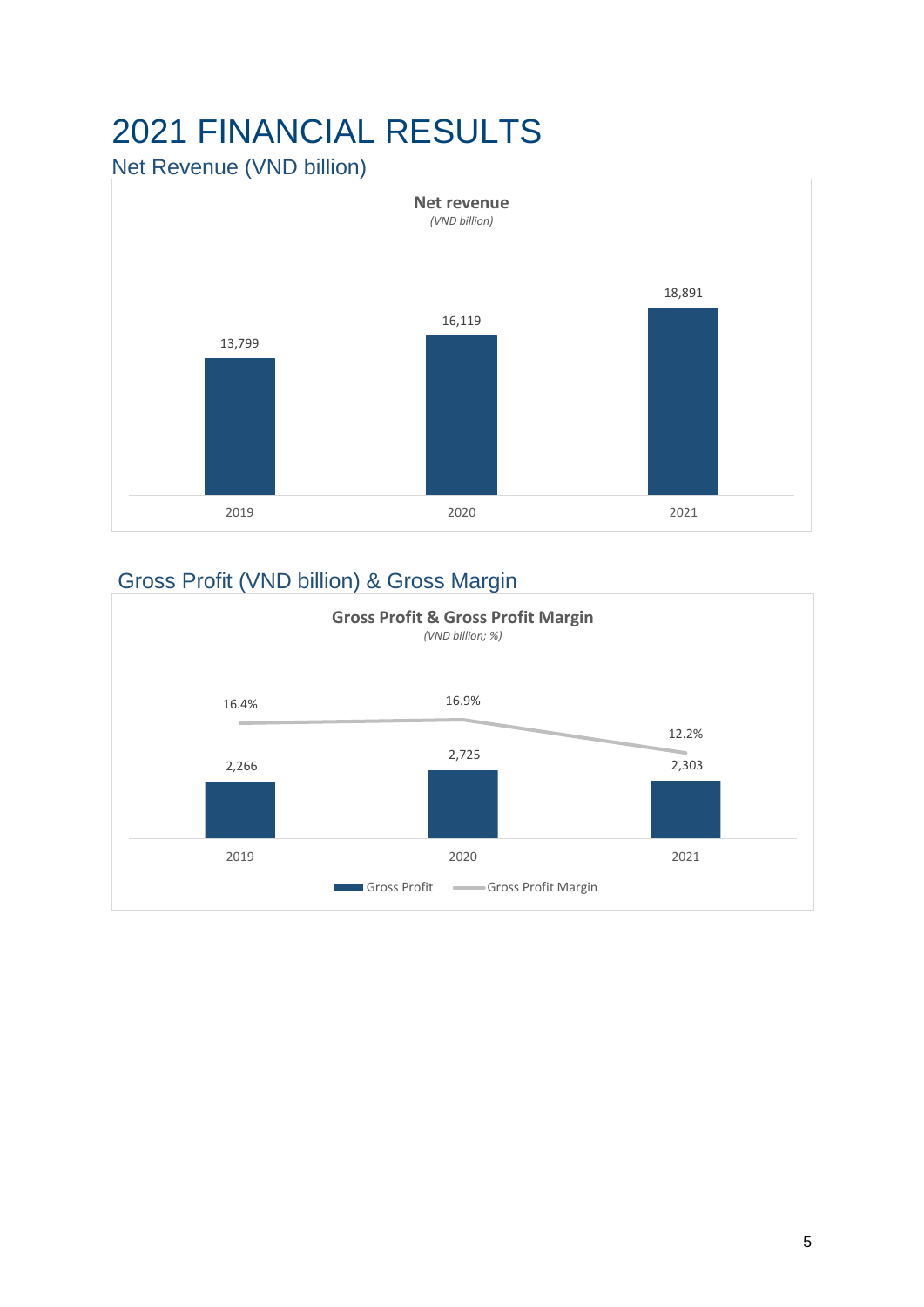

# <span id="page-6-0"></span>Net Profit After Tax Post-MI (VND billion) & Net Margin

# <span id="page-6-1"></span>Total Assets (VND billion)

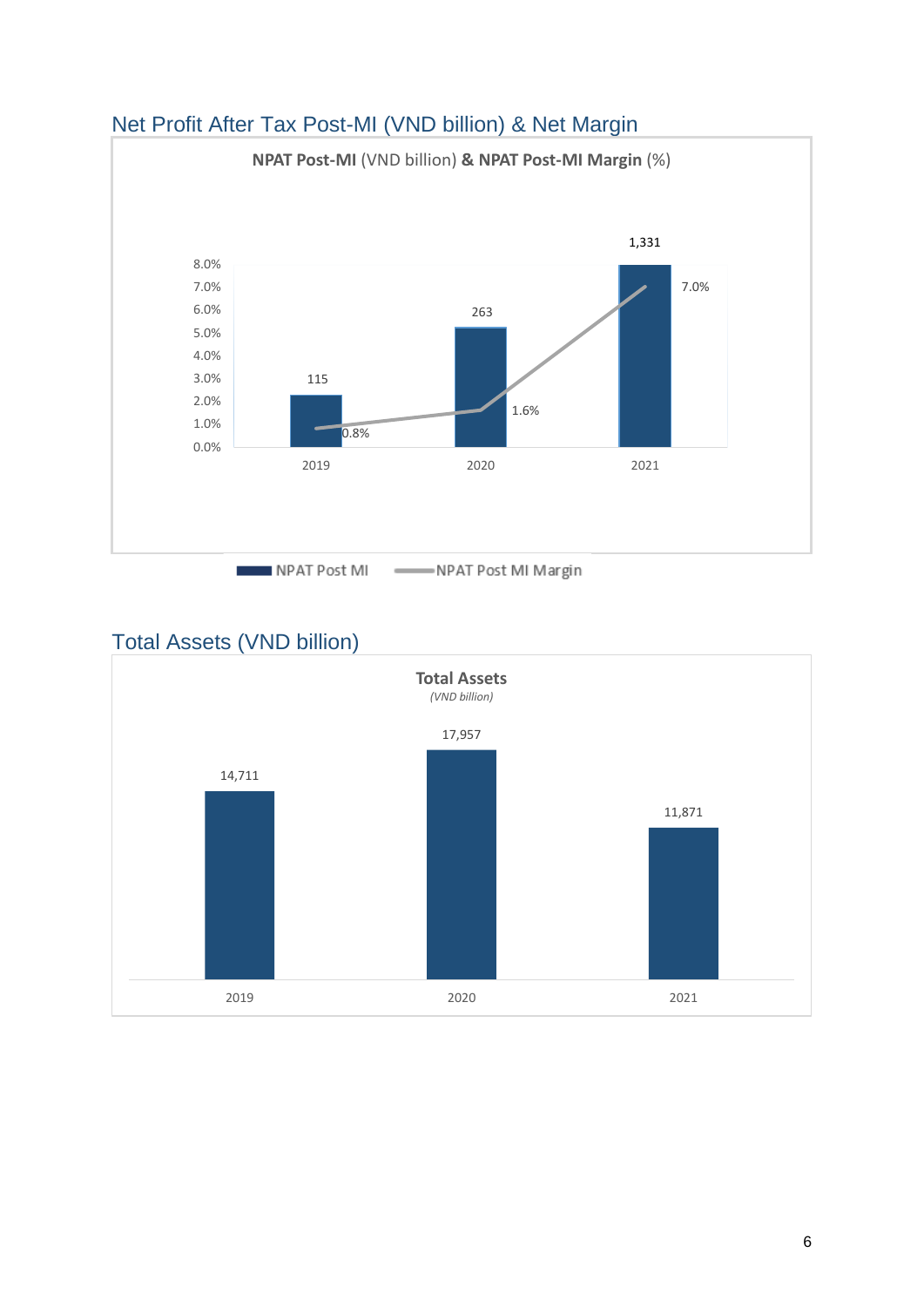

# <span id="page-7-0"></span>Cash Balance<sup>1</sup> (VND billion)

 1 Includes short-term financial investments.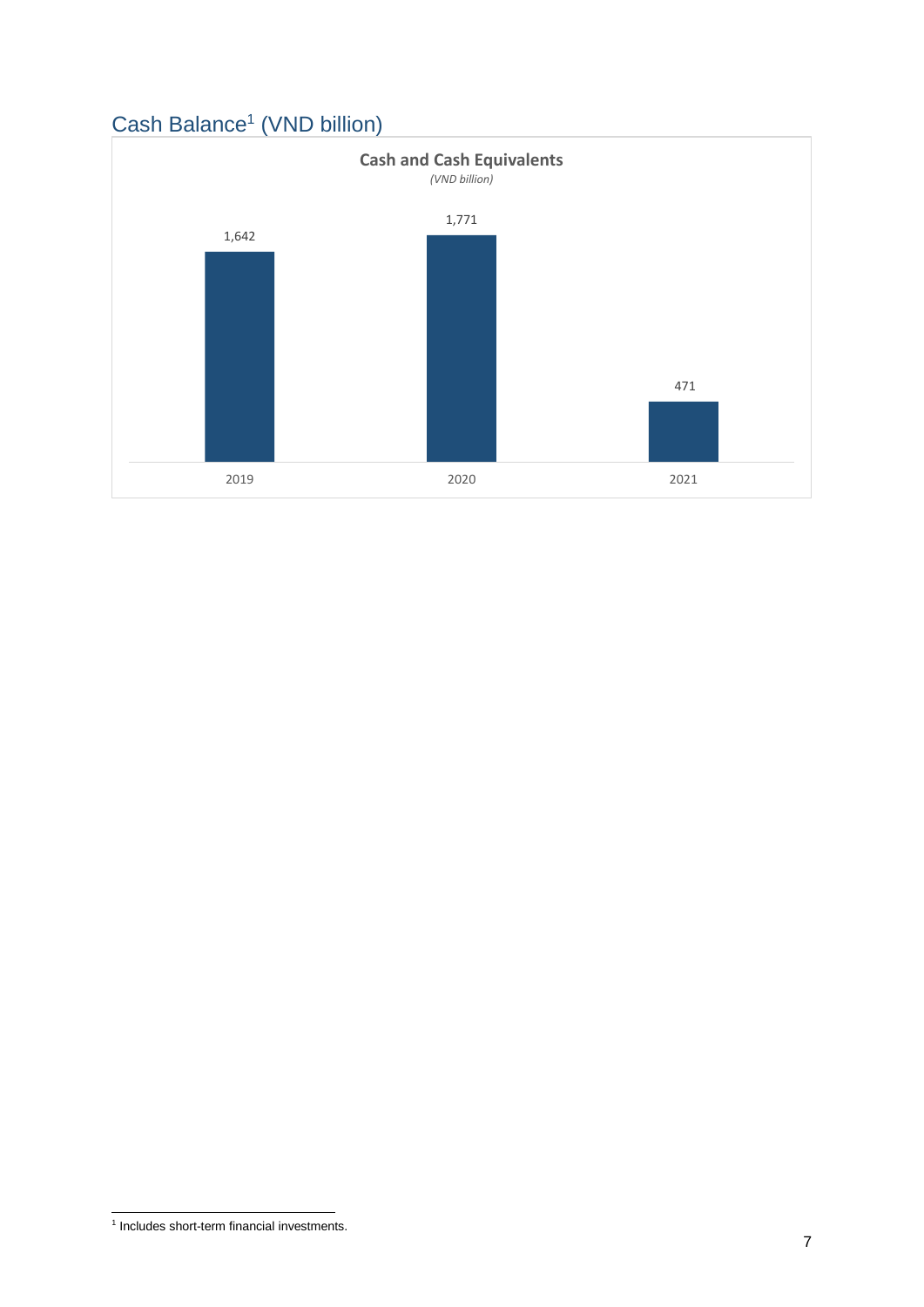# <span id="page-8-0"></span>OUR STORY

# <span id="page-8-1"></span>Who We Are

Masan MEATLife Corporation ("Masan MEATLife", "MML", and the "Company") is one of Vietnam's largest companies in the branded meat sector, focused on improving productivity in Vietnam's animal protein industry with best-in-class operations, innovations, nationwide availability, and a superior supply chain through partnering with market leaders across the value chain. Our ultimate goal is to provide consumers with high quality, traceable meat products at reasonable prices in a large market valued above USD15 billion.

With a vision to become the leader in Vietnam's meat industry, Masan MEATLife first entered into the animal protein value chain by manufacturing and selling animal feed products, which at the time represented the segment with highest margins. Our entry into this segment occurred through the consolidation in 2015 of ANCO and PROCONCO, two leading animal feed companies in Vietnam, under one platform. Our business grew significantly with the launch of the "Bio-zeem" brand, which become a premium market leader known for its high feed conversion ratio. However, MML's ultimate goal was always to reach consumers with branded meat products at reasonable prices, which required driving productivity across the animal protein value chain. With support from the cash flows of our animal feed segment, the Company was able to develop an integrated "Feed – Farm – Food" ("3F") model, going into large scale pig farming and eventually meat processing.

MML's entry into pig farming started in 2016 with the construction and commissioning of our high-tech pig farm spread over 223 hectares in Nghe An. With an investment of VND1,400 billion, the farm is capable of supplying 250,000 high-quality pigs per year. Entry into farming was important to MML's efforts to drive productivity in the meat value chain as the farming segment was and still is highly fragmented, inefficient, and lacks hygienic practices. With our own high-tech pig farm, MML was able to not only create our own steady supply for the upcoming meat business, but also learn best practices to credibly advise other farmers to raise their standards and become future pig suppliers as well. Pigs raised at MML's own farm are subject to strict livestock certification and disease control standards, ensuring biosecurity, and are fed with high quality animal feed without growth hormones, antibiotics, or other banned substances.

To complete our integrated 3F model in the pork value chapin and be able to serve consumers with our very own meat products, at the end of 2018, we put into operation our first meat processing complex in Ha Nam province and launched our MEATDeli chilled meat brand in Hanoi and surrounding areas. MEATDeli products were subsequently launched in Ho Chi Minh City and neighboring provinces in September 2019. MEATDeli chilled meat is the first brand in Vietnam produced in accordance with the European standard processing technology. Today, MEATDeli is one of Vietnam's most popular and most recognized meat brands in Vietnam. The significant investments MML has made to create an integrated branded meat platform demonstrate the Company's commitment to "provide Vietnamese consumers with delicious, safe, and affordable meat products every day, everywhere".

Masan MEATLife expanded its operations into the poultry market by acquiring 3F VIET Joint Stock Company ("3F VIET") in November 2020. 3F VIET is one of the first Vietnamese companies to deploy the 3F model to realize the "farm-to-fork" concept. This model aligns with our own integrated approach, making 3F VIET a great starting point for MML's entry into poultry market worth USD5 billion.

Masan MEATLife's range of products, from pork to poultry, is currently available at more than 3,000 POS in Hanoi, Ho Chi Minh City and surrounding areas with a customer base spanning millions of people. MML's meat products are sold at leading modern trade retailers such as WinMart, WinMart+, Co.opmart, Big C, Lotte, Aeon, MEATDeli stores and agents, etc.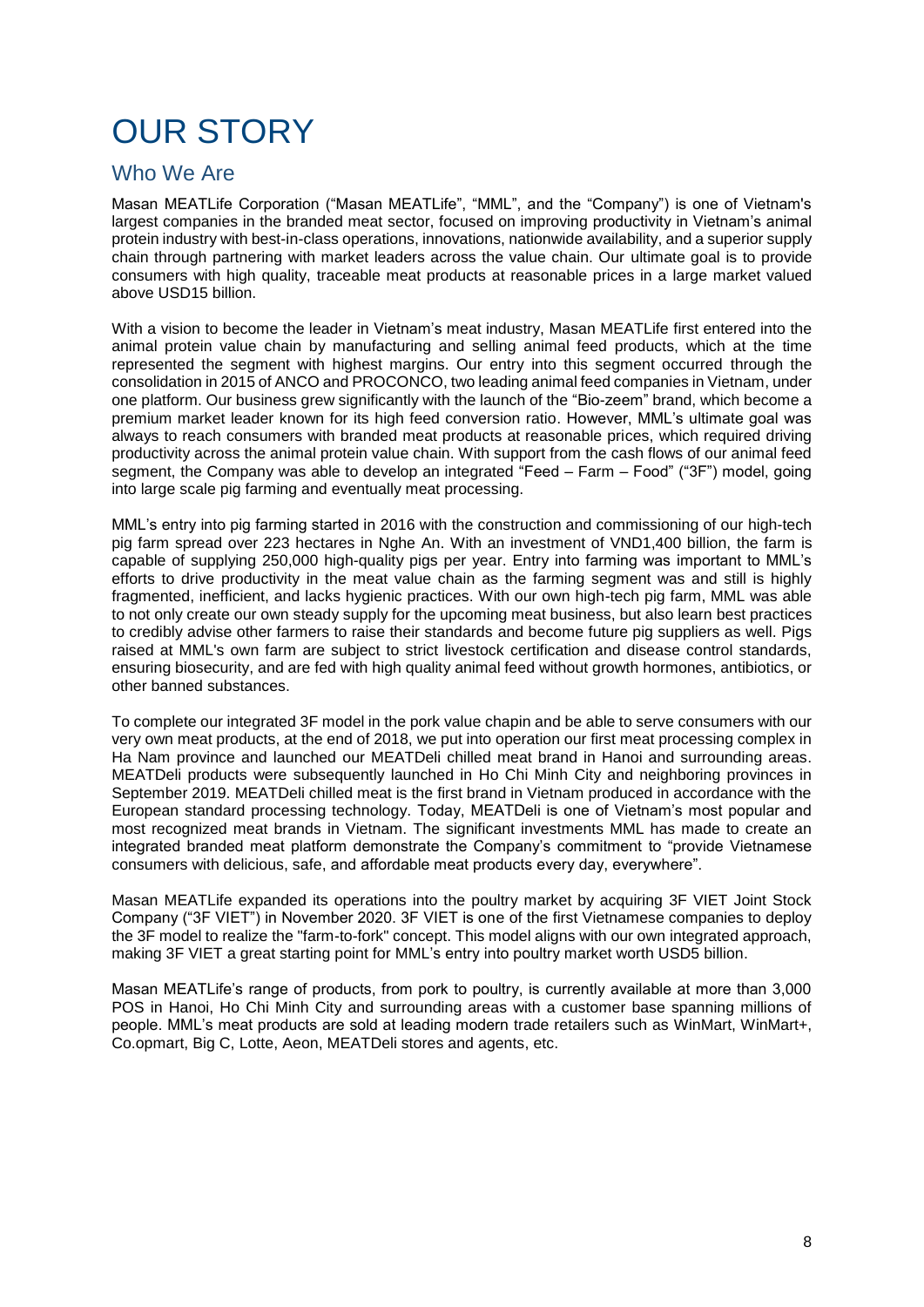In December 2021, Masan MEATLife officially transferred its animal feed business to De Heus Vietnam Co., Ltd ("De Heus") to accelerate the Company's transformation from a primarily B2B business into a consumer-facing FMCG platform. While MML still believes that driving productivity across the animal protein value chain is critical to better serve Vietnamese consumers, we have since identified a strategic partner whose global expertise can also deliver us the benefits of an integrated 3F model while allowing us to focus on doing what we know best – building brands, developing innovative consumer products, and making such products available nationwide. With this sharpened focus, we are now in a stronger position to reach our goal of a **billion USD in meat revenue in the next few years**.

| We have transformed into a                 | Our ambitious yet simple                                                          | We aim to achieve a $10\%$                               |
|--------------------------------------------|-----------------------------------------------------------------------------------|----------------------------------------------------------|
| meat-focused<br>branded,<br>FMCG platform. | objective: "To<br>provide<br>Vietnamese<br>consumers<br>with delicious, safe, and | <b>Share</b> in a market valued<br>around USD15 billion. |
|                                            | affordable meat products<br>every day, everywhere."                               |                                                          |

## <span id="page-9-0"></span>From B2B to B2C – Masan's DNA is Consumer-Centric

Since our establishment, our objective has been to ultimately improve the lives of consumers by providing them with delicious, safe, and affordable meat products every day, everywhere. Given the fragmented and highly inefficient animal protein value chain, we believed only an integrated "Feed - Farm - Food" ("3F") model could control the quality and cost of providing affordable meat products to Vietnamese consumers, who are currently paying twice as much as American consumers when buying meat products.

Our starting point was the animal feed sector to begin addressing the inefficiencies within the animal protein value chain. We quickly became a leader in the animal feed sector by applying our branded FMCG know-how with the launch of Bio-zeem.

However, the rapid growth of our consumer-facing MEATDeli business combined with our experience navigating the more cyclical and commoditized nature of the animal feed sector taught us a lesson – driving productivity across the value chain can also be achieved by having specialists focusing on what they do best. Since the launch of MEATDeli, we have seen our meat segment grow revenues from VND330 billion in 2019 (its first full year) to VND4.5 trillion in 2021, growth of more than 13x. This growth had been driven by our ability to build brands, deliver innovative products consumers trust, and distribute such products across the country. Realizing our strengths and identifying a partner with global capabilities in the animal feed and pig farming sectors, we made the decision to divest our animal feed segment to De Heus. In return, we were able to lock in a long-term, reliable supply of quality pigs for our growing meat business, while freeing up resources to become a true branded FMCG platform. This arrangement allows us to benefit from the efficiencies of the integrated 3F model, while allowing us to focusing on doing what we know best – serving consumers.

MML's meat business grew 88.6% YoY in 2021.

I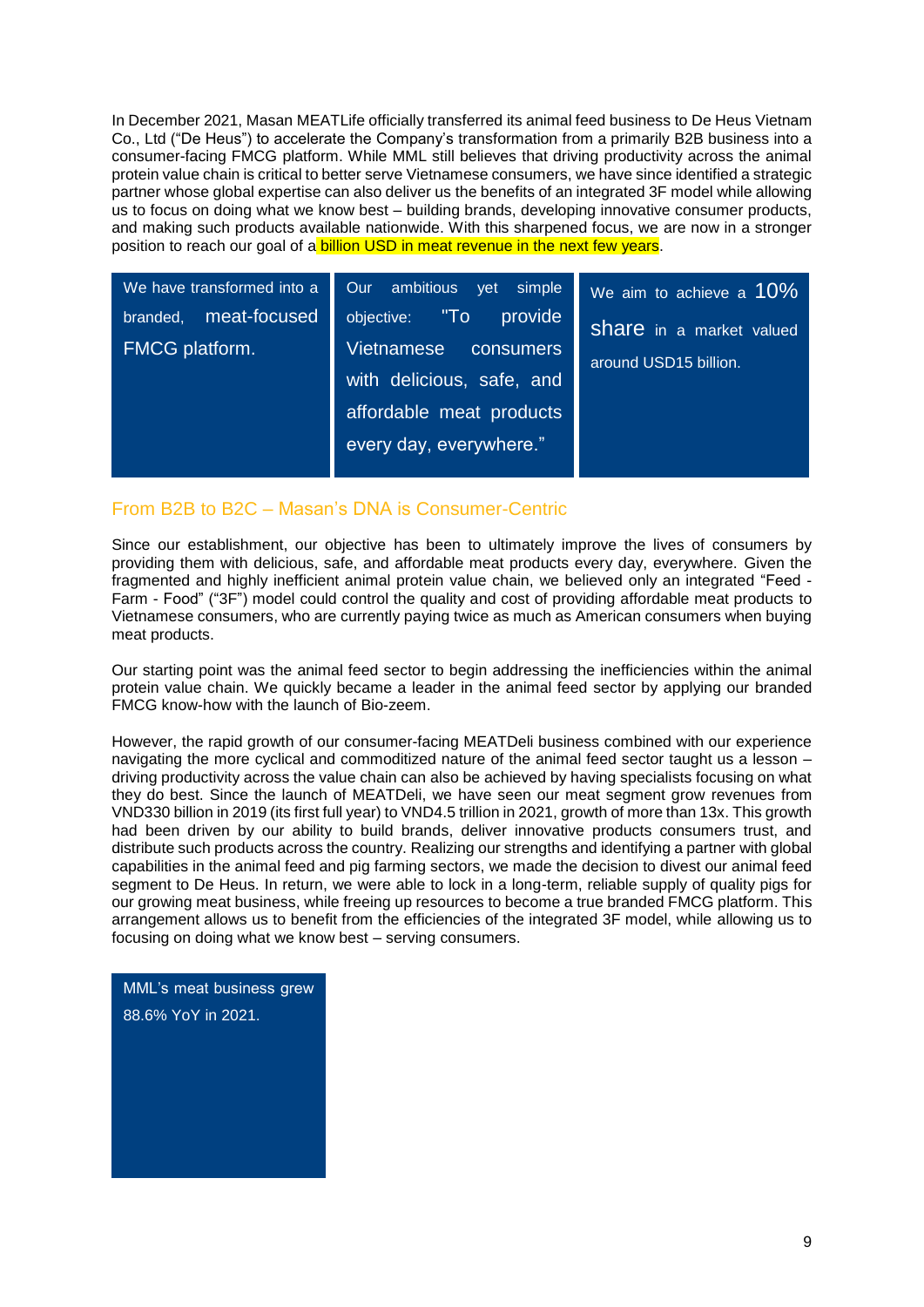# <span id="page-10-0"></span>Platform for Growth

Masan MEATLife owns a unique business model to unlock the potential of the animal protein value chain in Vietnam. With the launch of chilled meat products under the MEATDeli brand in late 2018, we became the first and leading integrated animal protein platform in Vietnam by focusing on improving productivity across the entire value chain, through both our in-house capabilities and strategic partners.

Towards this end, we have invested heavily in the operating platform including strong brands, innovation, best-in-class production facilities, and, most importantly, people.



#### <span id="page-10-1"></span>Winning Brands

We have successfully applied the brand-building model in the fast-moving consumer goods business for the meat value chain, the first in the industry.

At the end of 2018, we launched the "MEATDeli" brand, a range of delicious, safe and traceable meat products to consumers. We have applied the brand-building model in the fast-moving consumer goods (FMCG) business for MEATDeli. We were the first in the meat industry to broadcast TV commercials for fresh meat. In 2019 and 2020, shortly after its launch, MEATDeli was recognized as a Top 10 brand - the most trusted branded products in Vietnam, according to the Vietnam Economic Times. In 2020, Masan MEATLife was named in the Top 50 Vietnamese Leading Brands in 2020 by Forbes Vietnam. Masan MEATLife also leads the agricultural products sector with its brand value estimated at USD34.5 million.

### <span id="page-10-2"></span>Innovation – Masan Way

The commitment to innovation is reflected in planning and doing things differently. The year 2021 marks a big turning point for MML with the sale of feed business, but without changing the "Feed-Farm-Food" business model that has been built successfully in the past few years. Knowing the power of consolidation and understanding, courageously building new goals for each strength of each business segment, Masan MEATLife has successfully transformed and separated the animal feed manufacturing business from the branded meat segment. This will ensure that each of these segments is able to develop independently, create their own unique strength and be ready to cooperate with strategic and experienced partners in order to maximize their strengths, to realize the Point of Life ("POL") strategy for the essential needs of consumers.

In December 2021, De Heus Co., Ltd ("De Heus Vietnam") officially took over the feed business from Masan MEATLife to help develop further the animal protein supply chain in Vietnam. Masan MEATLife will focus its resources on developing branded meat products, while De Heus will prioritize providing livestock nutrition, breeding and farming solutions. This strategic partnership is expected to promote increased productivity, quality and sustainability of the 3F (Feed-Farm-Food) integrated supply chain. It is expected that, besides meeting 70% of the animal feed demand for Masan MEATLife farm in the next 5 years, De Heus will provide at least 2.8 million pigs for Masan MEATLife's chilled meat production business. The strategic cooperation with De Heus Vietnam not only gives Masan MEATLife business advantages, but also promotes the modern domestic animal protein value chain.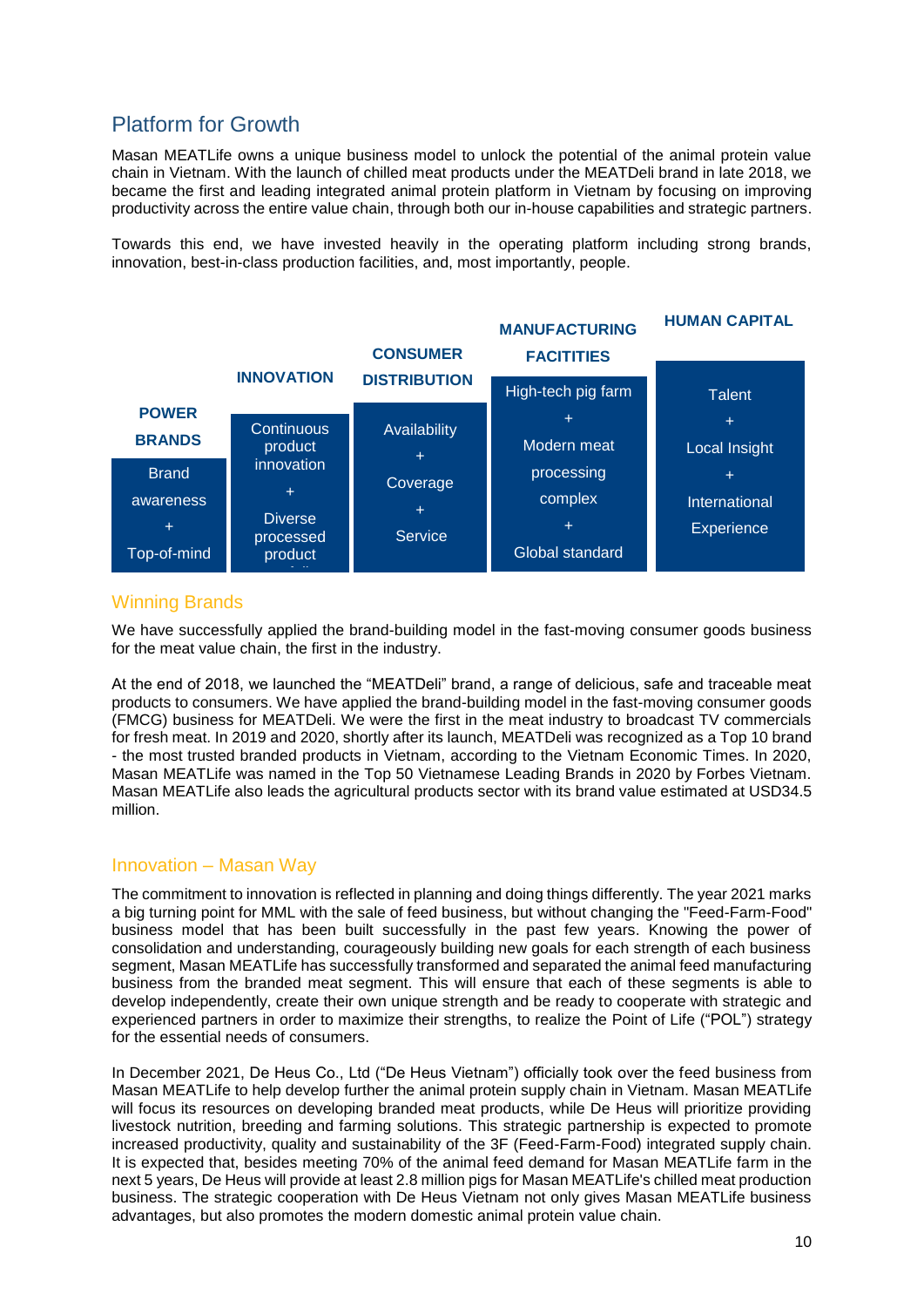We accelerated the development of new products to provide more fresh and safe products in order to diversify benefits and choices for consumers. The company has developed various product lines to serve a wide range of customers, including processed meat, meat with seasonings, the premium pork product line, which has been preferred and chosen by a large number of consumers. In addition to pork products, the Company has focused and introduced to the market for the first time the convenient "multidish chicken", the skinless and fat separated "slim & fit chicken", which is suitable for a healthy diet, becoming an inevitable trend of modern life development. Following the success of expansion into the poultry market, Masan MEATLife has focused on developing and launching new chicken products with high nutritional value and origin traceability. In the near future, we plan to introduce the best chicken products to Vietnamese consumers.

## <span id="page-11-0"></span>Distribution Network

MEATDeli products are distributed at more than 3,000 POS at supermarkets and minimarkets such as WinMart, WinMart+, Co.opmart, Co.opXtra, Big C, other modern retailers, MEATDeli stores and independent mom and pop grocers whom we refer to as agents.

With regard to livestock farms, not only do we try to make our products more widely available through our widespread distribution network, but we also try to increase sales and grow our market share by being a comprehensive partner to farmers, including offering technical support and the possibility to become a supplier to MEATDeli, subject to meeting strict quality conditions. As the sector continues to consolidate, larger farms will need more sophisticated solutions and we believe with our strategic partners will give us a significant competitive advantage.

## <span id="page-11-1"></span>Manufacturing facilities

Masan MEATLife operates a complete system of pig and chicken farms, slaughtering and processing complexes across Vietnam. High-tech pig farm in Nghe An province, MML Farm Nghe An, is designed to ensure efficiency and quality assurance throughout the entire process of raising pigs. As part of the integrated 3F chain, the farm is specially managed to prevent diseases as well as improve pig health and food safety related to pork consumption. The standard of this pig raising process is equivalent to the standard of international pig farm management and complies with GlobalG.A.P. standards. Located on a land area of more than 223 hectares, the farm is separated from residential areas to ensure strict biosafety conditions for minimizing risks from diseases such as foot and mouth disease ("FMD") and African swine fever ("ASF"). We have also built wastewater treatment systems according to national standards to improve biosecurity and environmental protection. Once fully ramped up, the farm in Nghe An has total capacity of producing ~250,000 live hogs per year. More importantly, this farm is also a replicable model for other farms to follow and become live hog suppliers for MML's meat value chain, meeting high input standards.

In December 2018 we put into operation our first meat processing complex in Ha Nam province. This was followed by another meat processing complex in Long An province in October 2020. Each complex has a capacity of 1.4 million porkers/year, equivalent to meat production of 140,000 tons/year. The two projects have total investment of more than VND3,000 billion and each is built on an area of 10 hectares. Currently, both meat processing complexes in Ha Nam and Long An can produce and process 30,000 tons of chilled meat products per year, including Vietnamese sausages and other meat products.

Both facilities are fitted with modern technology and equipment imported from Europe, which were installed under the supervision of experienced international experts. Pigs are slaughtered using  $CO<sub>2</sub>$ gas - the most humane method, then processed and chilled quickly to prevent bacteria growth. Next, the pork is cooled and stored for 24 hours at a temperature of 0-4 degree Celsius to enhance the flavor and texture of the meat, while maintaining nutrition and hygiene standards. Next, the meat is slaughtered, packed and shipped, while maintaining temperature levels to the end consumers to ensure the meat is clean and fresh. This process both complies with national standard TCVN 12429-1:2018 for chilled meat and strictly follows the BRC standard – a global benchmark for food safety. MEATDeli chilled pork products have a shelf life of 2 - 9 days, depending on the type of product and packaging specifications.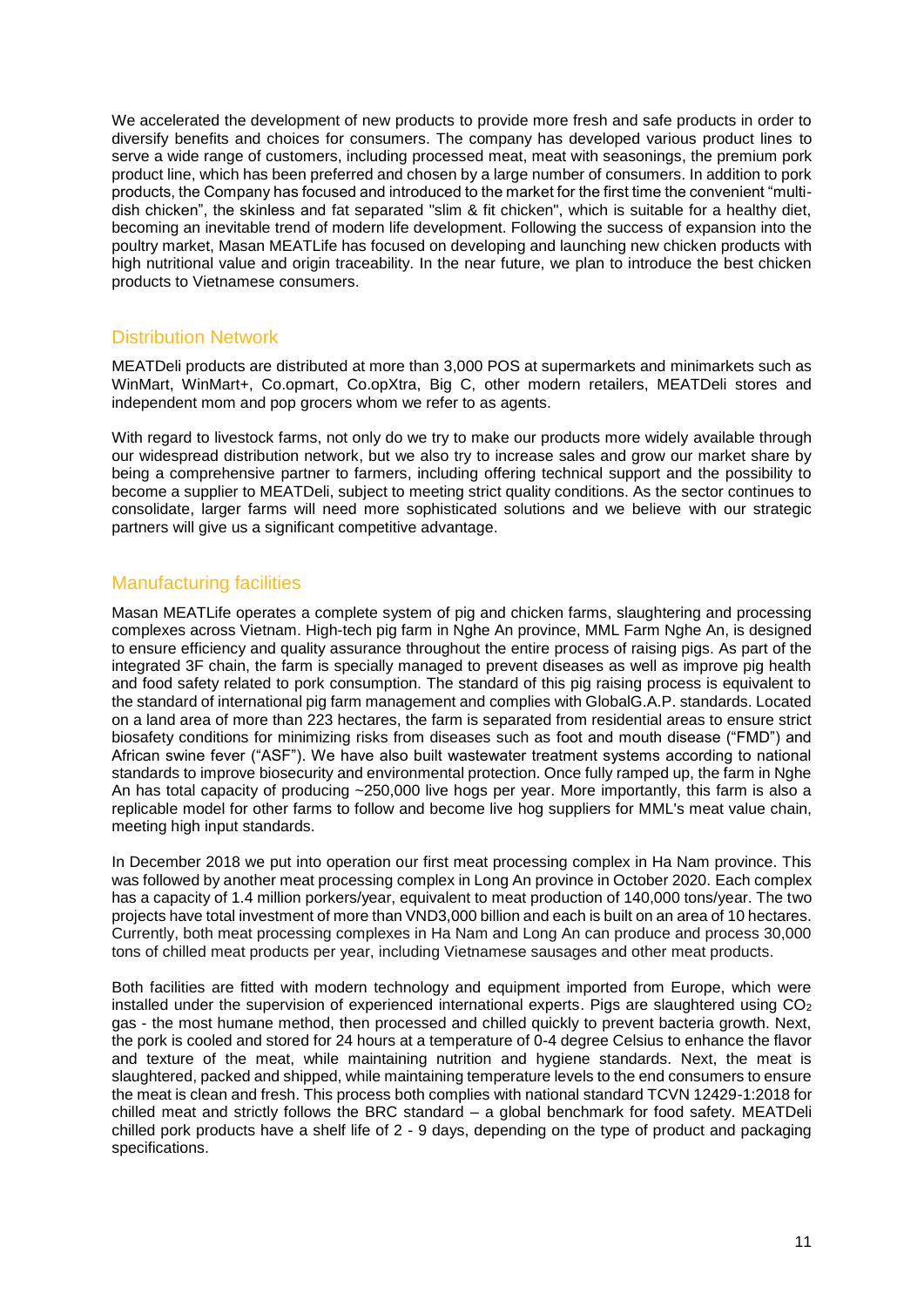Since 2020, after merging with a new partner, 3F VIET, the Company operates a closed chain from the grandparent, parent chicken farms to the poultry slaughterhouse. All farms have an environmental impact assessment and comply with regulations throughout the project operation. Particularly, 3F VIET egg incubation factory is built from the most modern machinery in Vietnam to optimize the use of materials such as electricity, water, etc. The factory is equipped with a wastewater treatment system to treat all wastewater from production and the staff and employees' daily activities, ensuring that the output achieves Class B rating according to QCVN 62-MT/BTNMT. The factory complies with photometric regulations to ensure that the wastewater always meets the allowable standards. Particularly, the poultry slaughtering and processing factory in Binh Duong is equipped with a wastewater treatment system capable of processing 500 m<sup>3</sup>/day to treat all of the factory's wastewater to achieve Class A output of QCVN 40-2011/BTNMT standard on industrial wastewater, which is the strictest standard currently applicable.

#### <span id="page-12-0"></span>Human Capital

We operate in a dynamic and ever-changing business environment. Therefore, human capital is one of the factors that we pay great attention to. We are always aiming to build a young, dynamic, enthusiastic and passionate organization. The Board of Directors always emphasizes on coaching, training and developing the organization in order to create talented, decisive managers who can seize opportunities for development.

We are proud to be one of the best workplaces in Vietnam, where everyone has a better chance for contribution, development, and promotion. At MML, we have more than 2,000 employees, many experienced leaders and managers from multinational companies, who have successfully built and restructured companies in emerging markets.

Accompanying the board management are the young, enthusiastic and passionate employees who can create change by coming up with new innovations in production and business and realize these initiatives, manage risks and implement effective business plans to bring the highest profits to shareholders. The screening, selection, training and entrust the dynamic young generation gives the company's staff more confidence, courage, responsibility and willingness to inherit the board of management.

We understand that growth comes from the material and mental stability and comfort of employees, so that they will devote all their minds and talents to the Company. In addition, our excellent and talented employees all have the opportunity to become shareholders of the Company, which creates attachment, dedication, and contributes to the sustainable development of the Company.

Through this professional team, we have successfully transformed from the largest domestic animal feed company into Vietnam's first integrated meat production platform to better serve 100 million Vietnamese consumers.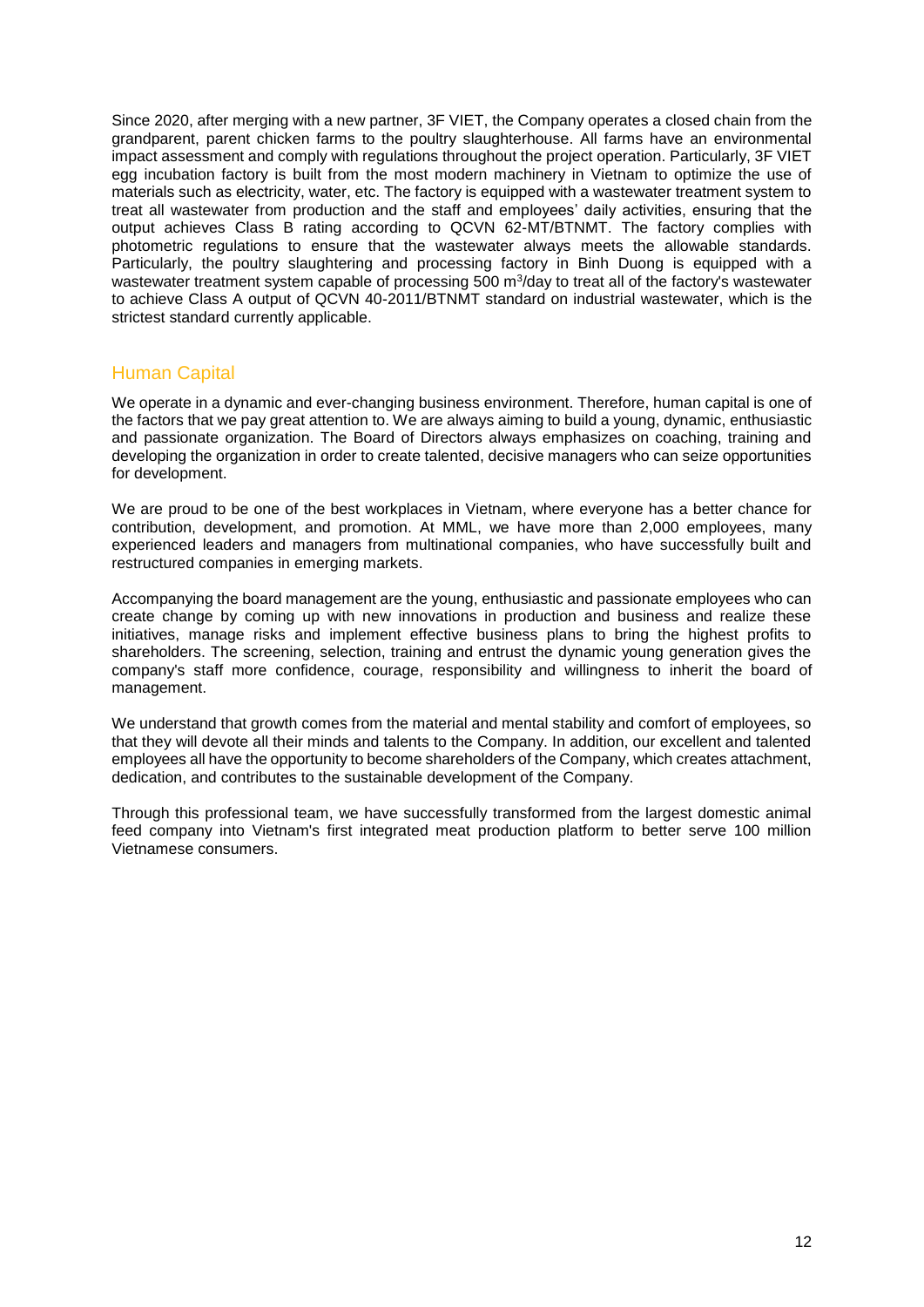# <span id="page-13-0"></span>MASAN MEATLIFE SUBSTAINABILITY REPORT

# <span id="page-13-1"></span>Doing Well by Doing Good

Masan MEATLife was established with the mission of providing consumers with traceable quality meat products at reasonable prices, and constantly innovating and improving products to enhance added value.

If we can achieve this objective, then what we do is not a job, but a purpose: improve the material and spiritual life of millions of Vietnamese. Our purpose is not only reflected in our business objective but also in our belief in sustainability, which takes into account our overall impact on the environment, our communities and the larger society. We serve consumers with true ideals and make meaningful contributions to Vietnam's socio-economic development, not just financial concerns. To that end, we need to rely on a strategy for sustainable development.

## <span id="page-13-2"></span>Product development and innovation process

#### **Novel innovations in product development**

Please refer to "Innovation – Masan Way" in the "Our Story" section.

#### **Responsible procurement**

The majority of raw materials used in the manufacturing of our products are well-known companies' outputs. For raw materials with fluctuated prices, we regularly monitor the market and choose the right time to open bids so as to come to a deal at a good price. We usually apply take-or-pay contracts with fixed prices over a long time horizon from suppliers.

To ensure the traceability of raw materials, we require foreign suppliers to meet the following requirements: no infectious diseases (African swine fever, PRRS, swine asthma), no antibiotic residues, no banned substances, etc. Our farms are granted Viet GAP, GlobalG.A.P certificates. Suppliers with long-term quality are considered "reputable suppliers" and will be retained in the "supplier list" to continue supplying goods to the Company. Our materials are closely monitored in terms of quantity as well as quality. Masan MEATLife's products are strictly controlled in quality by an experienced QC - QA team.

The main ingredients in Masan MEATLife 's finished products include commercial pork and chicken. **In**  November 2021, Masan MEATLife transferred the animal feed business and entered into a strategic partnership with De Heus Co., Ltd ("De Heus Vietnam", a subsidiary of Royal De Heus Group from the Netherlands). Accordingly, De Heus Vietnam takes over the animal feed business and invest in the animal protein supply chain in Vietnam. This strategic partnership is expected to increase productivity, quality and sustainability of the 3F integrated supply chain model. Specifically, De Heus Vietnam will supply up to 70% of the feed demand for Masan MEATLife's farms and at least 2.8 million pigs for Masan MEATLife's chilled and processed meat products in the next 5 years. With this partnership agreement, Masan MEATLife has completed its transformation into a business providing branded meat products.

MEATDeli HN and MEATDeli SG processing complex have been officially granted BRC certification - Global Standard for Food Safety. This is a valid international certificate to help control and minimize the risk of poisoning in the food industry and is considered a passport for food exporters. BRC audit criteria and certification process are strictly controlled and consistent around the world.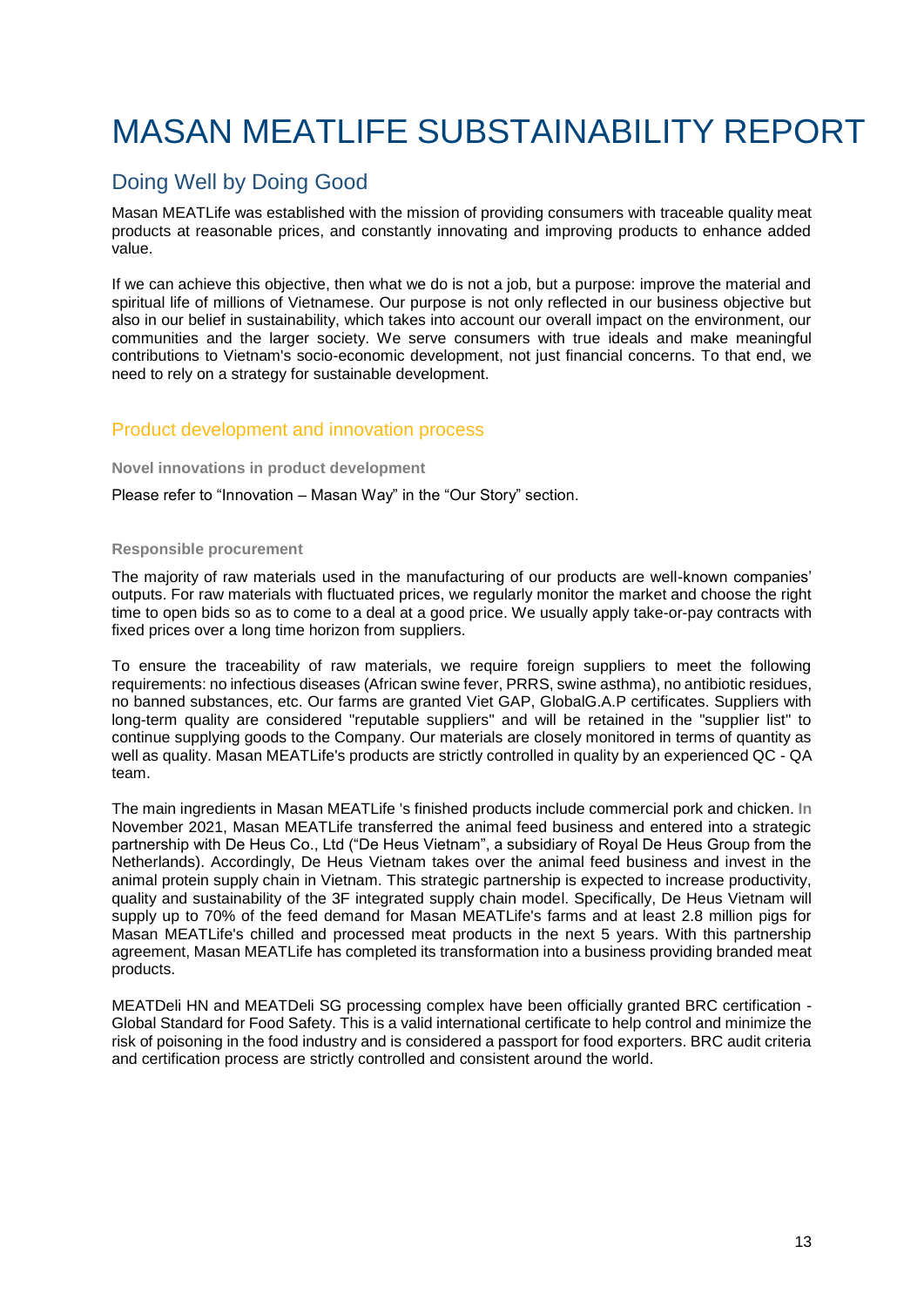## <span id="page-14-0"></span>Occupational Safety

We are committed to the well-being of our employees. We are responsible for providing a safe working environment for all employees by equipping appropriate personal protective equipment for each job position and continuously improving the working environment. Masan MEATLife regularly organizes training sessions with external experts and internally experienced employees. We have also carried out safety trainings in order to promote positive safety habits, not only to be applied at work but also for daily activities.

MEATDeli meat processing complexes in Ha Nam & Long An have applied and operated the ISO 45001:2018 system on Occupational Safety and Health in 2021.

## <span id="page-14-1"></span>Social responsibility

#### **COVID-19 prevention**

In order to ensure that the supply chain is not disrupted due to the impact of the COVID-19 pandemic, Masan MEATLife has established a Steering Committee for pandemic prevention and control to actively direct activities of production, thereby ensuring effective pandemic prevention and control, flexibly applying State regulator's provisions while ensuring safe production, realizing the dual goal of "preventing pandemic while ensuring business". 100% of eligible officers and employees of MEATDeli SG, MEATDeli HN, Masan MEATLife, 3F are vaccinated with at least 2 doses of COVID-19 vaccine. During the period of social distancing in Ho Chi Minh City, MEATDeli Meat Processing Complex in Long An has organized production and business in the 3T model under the guidance of the Government and the Ministry of Health from July 12, 2021 to October 5, 2021 in order to guarantee the food supply for the market, stabilize prices, contributing to the whole society' COVID-19 prevention and control.

In addition, MEATDeli HN is the first enterprise in Ha Nam province to actively develop a 3T production and business plan and invite the Board of Management of Industrial Park in Ha Nam province, as well as local authorities to review, inspect, appraise and comment for approval of the implementation to maintain the supply chain.

During the peak period of the pandemic, Masan MEATLife has donated hundreds of kilograms of MEATDeli chilled meat to field hospitals and charity kitchens in Hanoi and Ho Chi Minh City to support the frontline forces conducting the anti-pandemic tasks.

#### **Community Enhancement**

In 2021, MML Farm Nghe An (Ha Son commune, Quy Hop district) has spent more than VND 1.4 billion on social security activities including: funding the construction of the medical station campus and houses, granting scholarships to students and many other community development activities.

## <span id="page-14-2"></span>Environmental Sustainability

Masan MEATLife is always deeply aware of developing economy accompanied by protecting sustainable environment. Therefore, right from the preparation of project, Masan MEATLife always implements environmental protection to ensure that the production complexes fully meet the environmental standards as prescribed by law. Masan MEATLife meat processing complexes are applying the treated wastewater standard of Class A quality for industrial wastewater according to QCVN 40:2011 BTNMT, and applying and operating the environmental ISO 14001 system, which has been assessed in 2020 and received a certificate in 2021.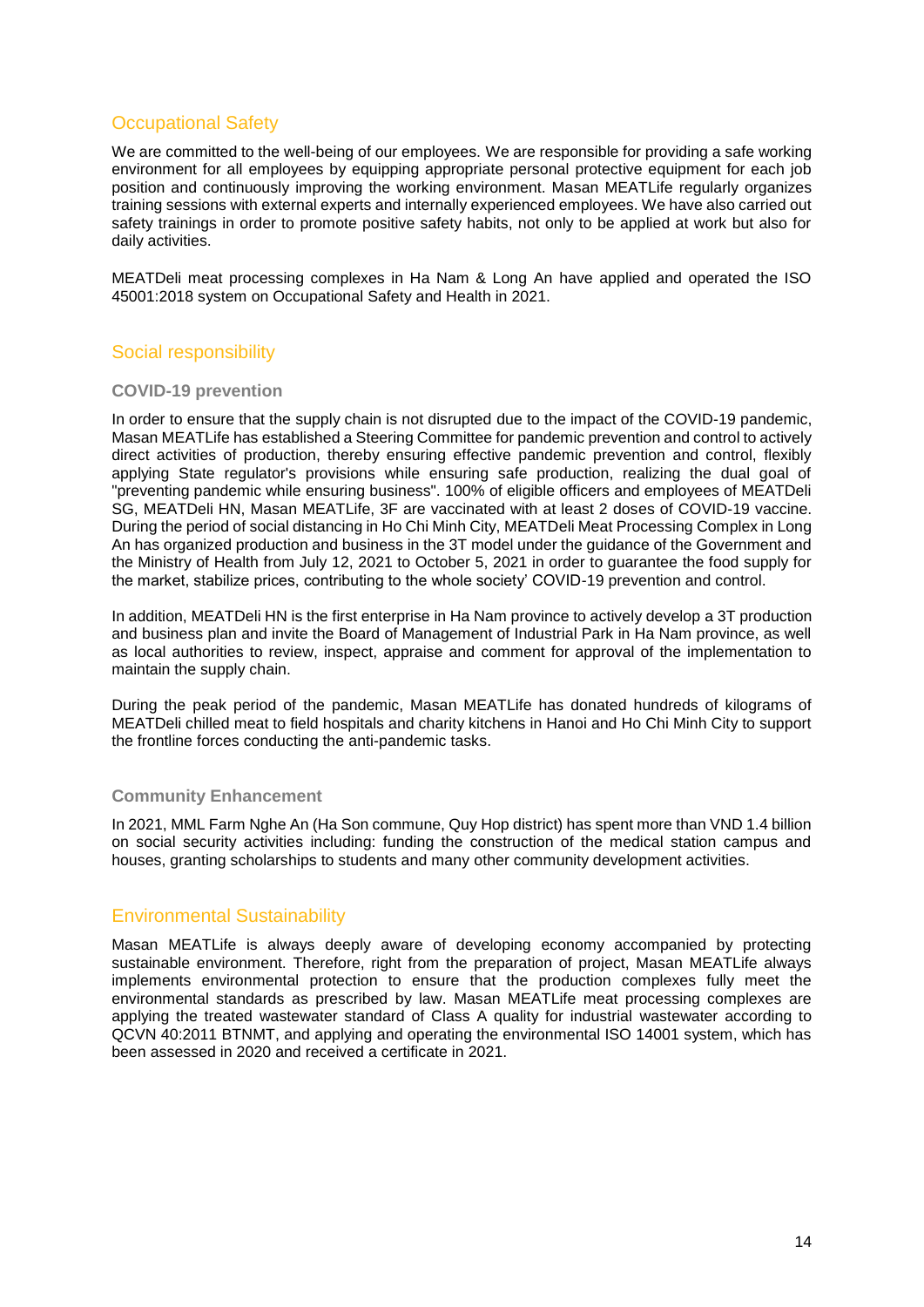In addition, the green coverage in the premises of each complex reaches 24% -31%, higher than the local requirements when compared to the total area of the whole complex.

Sustainable energy safety

At MEATDeli HN we use environmentally safe modern technologies such as:

- 1. The wastewater treatment system using the AAO AO O technology meets the national standard for wastewater treatment of Class A. Treated sludge is qualified for normal waste type that is safe for the environment.
- 2. About the steam utility service system: DO oil boiler is used to increase system efficiency. The emission standards reach Class A according to national standards.
- 3. The production machinery and equipment system is imported from G7 EU meeting health safety standards and high efficiency, saving energy with inverter high technologies. LED technology is applied to lighting systems to save power and give the highest lighting efficiency.

At MEATDeli SG, we optimize the use of environmental-friendly materials and focus on waste treatment to protect the environment:

- 1. Clean & renewable energy: We use fuel for boiler from biogas including mainly rice husk with available, abundant raw materials from the local agricultural industry.
- 2. The factory's wastewater treatment system has a deodorizing tower installed at the balance tank, treating odors from the input water stage, ensuring a fresh atmosphere without affecting the surrounding area.
- 3. Quarterly, the company conducts periodic environmental monitoring and the indicators are within the acceptable limits.

In early 2019, MML Farm Nghe An (formally known as MNS Farm Nghe An) was granted the GLOBALG.A.P. Certification for its completion of internationally recognized set of farm standards dedicated to Good Agricultural Practices. The high-tech pig farm in MML Farm Nghe An is considered to be Vietnam's most environmentally friendly, able to produce biogas from its operations and generate enough electricity to be self-sufficient. The high-tech pig farm in MML Farm Nghe An is also equipped with a modern wastewater treatment system to ensure sustainable operation of the farm in compliance with national environmental standards. In particular, MML Farm Nghe An has invested in two wastewater treatment systems with a capacity of treating up to  $4,000$  m<sup>3</sup> of livestock wastewater per day, while generating biogas used for power generation to serve farm production activities. The company has conducted periodic sampling for environmental monitoring, which shows that the analyzed wastewater achieved column B under technical regulation QCVN 62-MT:2016/BTNMT. No waste from the farm is discharged into the environment. 100% of treated wastewater is reused by the farm for barn cleaning, surface soaking and plant watering, thereby minimizing the consumption of increasingly scarce groundwater. In 2021, the Company invested in an additional wastewater treatment system for the above mentioned system, aiming to Class A treated wastewater.

From 2020, after merging with a new member - 3F VIET, the company has a closed chain from the grandparent, parent chicken farms to the poultry slaughterhouse. All farms have an environmental impact assessment and comply with regulations throughout the project operation. Particularly, 3F VIET egg incubation factory is invested with the most modern machinery in Vietnam to optimize the use of materials such as electricity, water, etc. The factory is equipped with a wastewater treatment system to treat all wastewater from production and the staff and employees' daily activities, ensuring that the output achieved Class B according to QCVN 62-MT/BTNMT. The factory complies with photometric regulations to ensure that the wastewater always meets the allowable standards. Particularly, the poultry slaughtering and processing factory in Binh Duong is equipped with a wastewater treatment system capable of 600 m<sup>3</sup>/day to treat all of the factory's wastewater to achieve Class A output of QCVN 40-2011/BTNMT standard on industrial wastewater, which is the strictest standard today.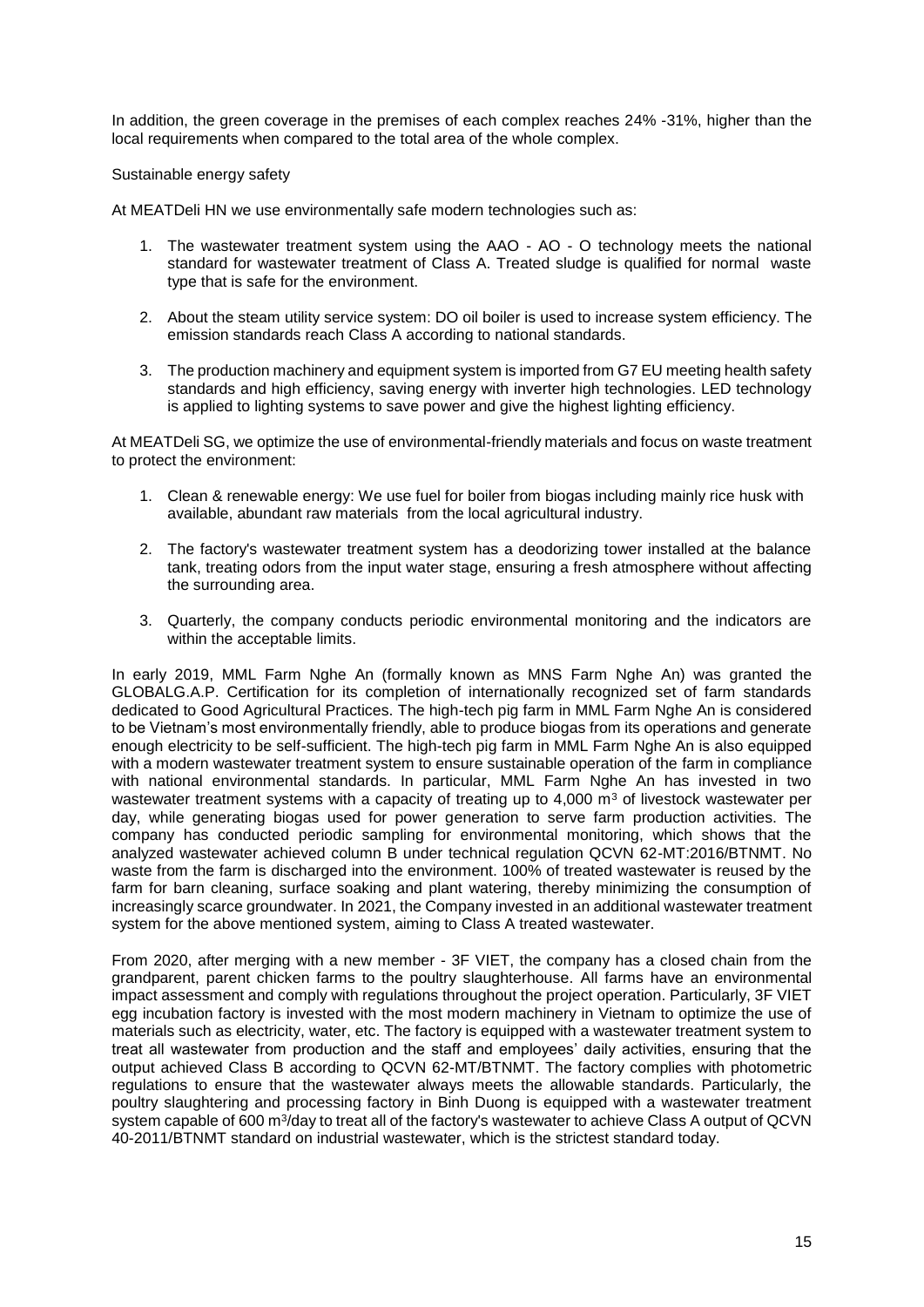## <span id="page-16-0"></span>Talent Sustainability

| Qualification                 | <b>Number</b> | Percentage |
|-------------------------------|---------------|------------|
| Post graduate                 | 20            | 0.91%      |
| University graduate           | 635           | 28.75%     |
| College graduate              | 183           | 8.28%      |
| Intermediate college graduate | 148           | 6.70%      |
| High school graduate          | 366           | 16.57%     |
| Secondary school graduate     | 660           | 29.88%     |
| <b>Others</b>                 | 197           | 8.92%      |
| Total                         | 2,209         | 100.00%    |

*Note: Majority of employees having qualification from intermediate college or lower include employees working as direct employees of factories, warehouses, or as points of sale promotion employees, drivers or working in janitorial positions.*

As of December 2021, Masan MEATLife has a total of 2,209 employees, of which nearly 45% have intermediate or higher education. We are proud to be one of the best workplaces in Vietnam, where everyone has a better chance than yesterday. This can be attributed to the Company's ongoing empowerment to motivate their development by pursuing personal goals, autonomy at work and in projects assigned to them.

We always uphold the human factor, provide them with decent jobs and stable incomes, and care about their cultural, spiritual, and sport life. The company has built spacious and clean dormitories and installed air conditioners, wifi connection; built sports fields (soccer, volleyball, badminton, table tennis) and entertainment areas. Since then, each person tries their best to dedicate themselves in labor and be attached to the company for a long time, contribute to improving the brand value and corporate culture.

Our ideal is to improve the material and spiritual life of Vietnamese people. First of all, we start with implementing this ideal well for each employee. Our responsibility is to bring stable income and maintain jobs for existing employees. Since then, each employee tries their best to dedicate themselves in labor and be attached to the company for a long time, contribute to improving the brand value and corporate culture. We have been delivering long-term training plans to prepare our good and skilled employees for future leader's roles through regular and continuous training programs.

We always encourage employees to look at the problem differently, thereby recognizing their capabilities and facilitating to maximize human resource development. By carefully screening and placing faith in the dynamic young generation, the company's employees are given the opportunity to experience and handle challenges. They work with confidence, independence and responsibility, always keep an entrepreneurial spirit, a willingness to sacrifice, and be not afraid to be judged when they come up with new ideas. We understand that the growth comes from the physical, mental and emotional well-being and stability of all employees across all functions to inspire their engagement, devotion and sense of belonging.

We focus on providing training for our employees to improve their professional skills and knowledge on a monthly and annual basis across different departments at factories. Annually, we plan and organize short and long-term courses/training courses to improve professional qualifications and skills to improve labor efficiency and nurture the next management generations such as: Training courses in chemical safety, occupational safety and health, first aid, fire prevention and fighting.

We appreciate ensuring the benefits and rewarding employees fairly and proportionally with actual competence and their contribution and also creativity to the development of the Company. It is certain that our key talents are also shareholders, who work with all their dedication and promote an entrepreneurial spirit and long-term thinking.

In addition, as part of our fringe benefit program, we buy extra package of health and accident insurance for all employees in addition to insurance regulated by Law. We also comply with the Labor Code by providing standard working hours, break hours and annual leave as regulated.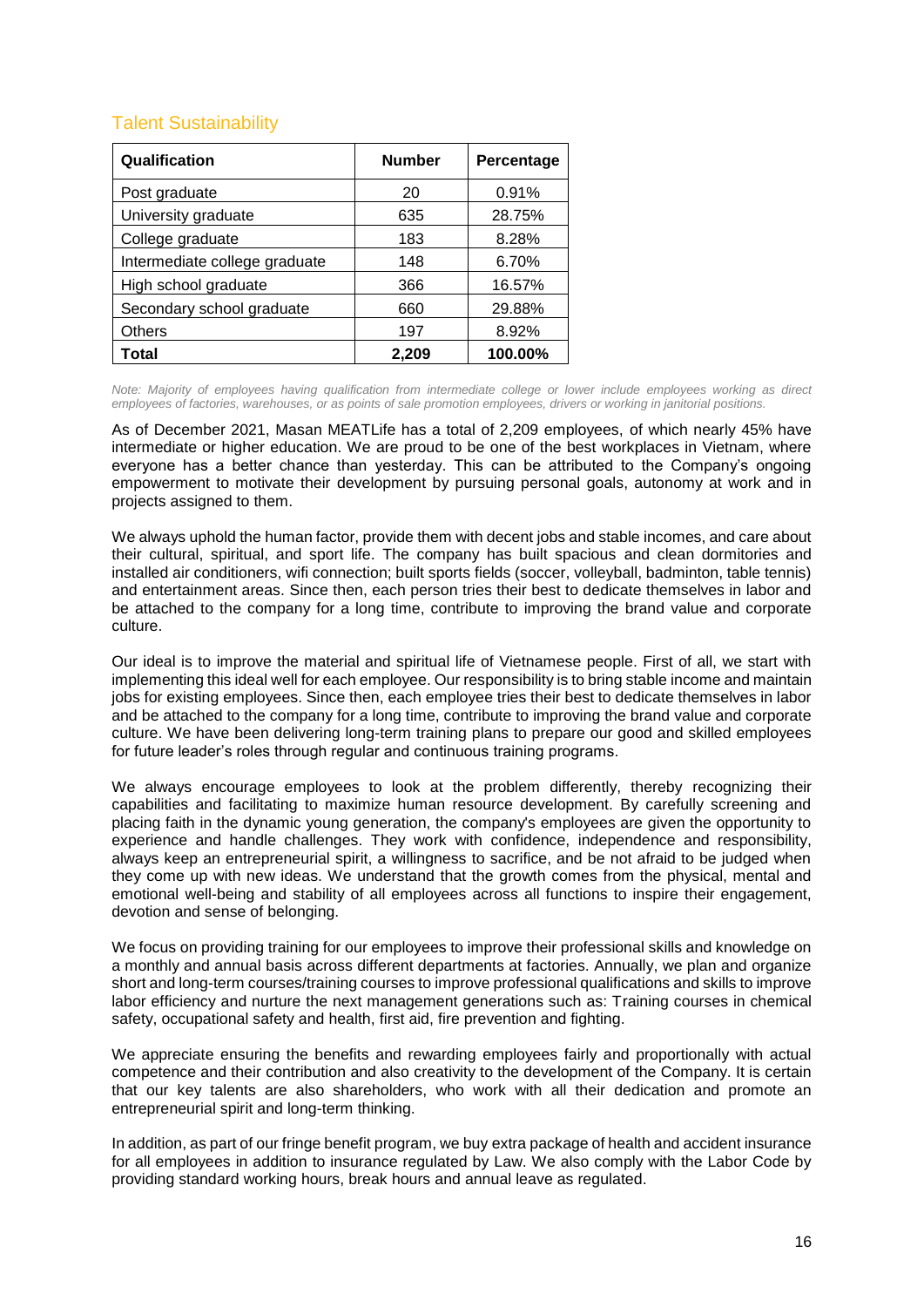# <span id="page-17-0"></span>Awards

For three consecutive years (2019, 2020 and 2021), MEATDeli - Masan's chilled meat product is named among the Top 10 "Vietnam's Most Trusted Brands and Products" since its official market launch in December 2018.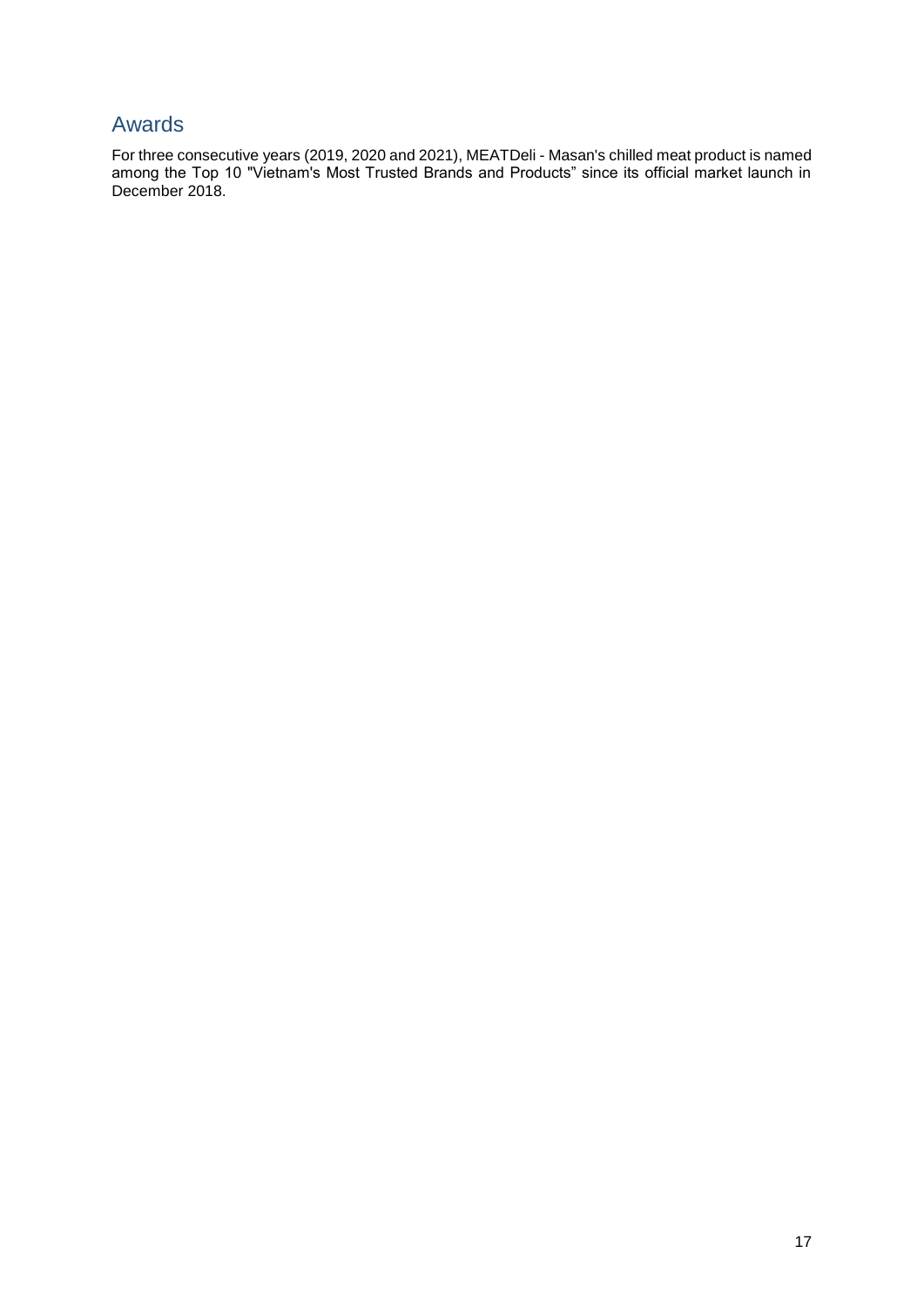# <span id="page-18-0"></span>MANAGEMENT REPORT

## <span id="page-18-1"></span>Focus resources on building branded meat products

Masan's journey is the consumers' journey. As consumer demand for safer and healthier products grows, Masan MEATLife aims to be the first mover in providing branded, affordable, traceable, fresh, delicious, and safe meat products. Since 2015, Masan MEATLife has been on a journey to build a fully integrated value chain from animal feed to branded meat.

The year 2021 marks another important milestone in Masan MEATLife's development journey when it successfully implemented the transformation of the branded meat business model by specialization and cooperation with strategic partners. The strategic partnership between Masan MEATLife and De Heus Vietnam, which has 100 years of experience in the field of animal nutrition and animal husbandry, is considered a promising combination that can accelerate the modernization of the animal protein value chain, and is expected to promote the increase in productivity, quality and sustainability of the 3F integrated supply chain model. In particular, De Heus Vietnam will supply up to 70% of the feed demand of MML's farms and at least 2.8 million live porkers over the next 5 years. The cooperation agreement between the two parties will ensure high-quality, standardized pig inputs for Masan MEATLife at stable prices to serve consumers with safe, delicious meat products at reasonable prices.

The financial results for 2021 show that Masan MEATLife's 2021 revenue has grown by 17% compared to 2020 driven by growth across all business segments including animal feed, farm and meat business. In particular, our nascent meat business kept on going strong to gain a foothold in the market, with sales growing 88.6% in 2021, compared to 2020.

Following the success of expansion into the poultry market by acquiring 51% capital of 3F VIET Joint Stock Company in November 2020, Masan MEATLife has focused on developing and launching new chicken products with high nutritional value and origin traceability. In the near future, we plan to introduce the best chicken products to Vietnamese consumers.

With high quality products, Masan MEATLife aims to build and develop an integrated ecosystem that brings maximum convenience to consumers through a unique association between a manufacturer and Vietnam's largest modern retailer WinCommerce. We will continue to serve nearly 100 million consumers nationwide with our safe, fresh, nutritious, and affordable meat products.

As of December 2021, MEATDeli products are distributed at more than 3,000 points of sale at supermarkets and minimarkets such as WinMart, WinMart+, Co.opmart, Co.opXtra, Big C, etc. besides other modern retailers, MEATDeli stores and independent mom and pop grocers whom we refer to as agents.

# <span id="page-18-2"></span>Realizing Vietnam's meat potential

The pork market, estimated at more than USD10 billion is the largest segment in Vietnam's food and beverage ("F&B") sector. With a population of nearly 100 million people and continuously growing disposable incomes, increase the demand for clean and traceable meat. However, this is a nonstandardized market as more than 90% of pork products on the market are unbranded, while consumers are increasingly paying attention to traceable products. This provides MML's MEATDeli clean meat products significant potential and an opportunity for the Company to set a new standard in consuming high-quality, safe, fresh, and affordable meat for Vietnamese consumers.

In addition to the fresh meat segment where MML competes with chilled products, we see many opportunities in the processed meat market. Today, value-added processed meat products contribute less than 1% of the meat market in Vietnam. Innovative products will contribute to the meat consumption in Vietnam, especially in rural areas where approximately 70% of the population lives. This is also the driving force behind the growth of meat consumption in China, where producers can provide valueadded processed meat products to meet consumers' daily needs at much lower prices than fresh meat.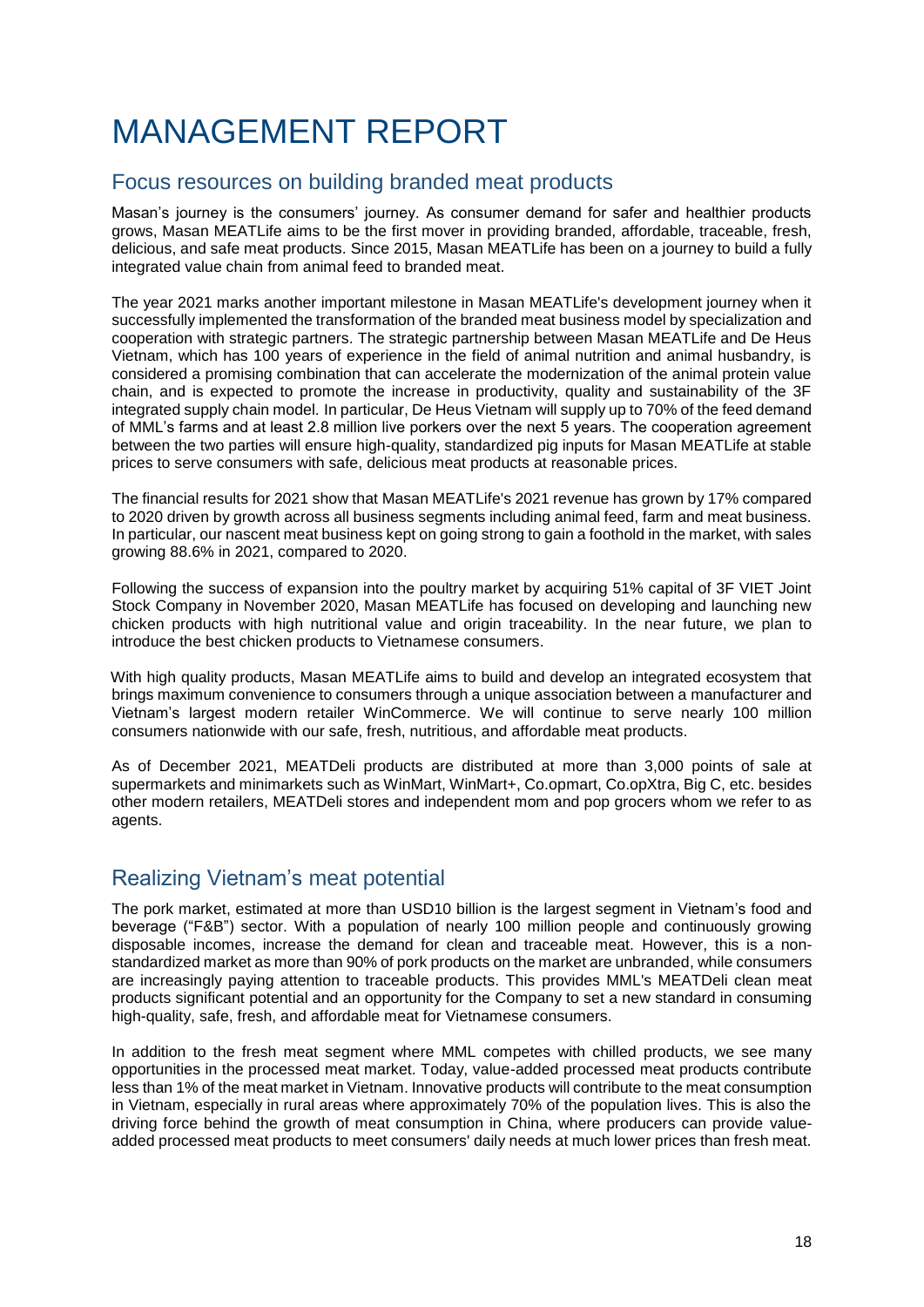According to Frost & Sullivan, processed pork accounts for 25% of total pork consumption in China and is growing twice as fast as fresh meat. We think a similar trend will happen in Vietnam soon, and we will be the market leader in providing innovative, delicious, safe, and reasonably priced products to consumers.

Vietnam's integration with the global economy is offering many opportunities, but also challenges. With free trade agreements going into effect in the near future, many foreign meat producers will be importing their products into Vietnam and competition will be increasingly fierce. However, there will still be opportunities for domestic companies like Masan MEATLife to transform the market as there will always be demand for fresh/chilled meat over frozen imports.

Vietnam's meat value chain has great potential for growth, which will require companies to develop the market and drive change. From 2022 onwards, Masan MEATLife will focus on expanding its product portfolio with the launch of processed pork and chicken products. Processed meat will be a key driver of growth, not only in terms of revenue, but also profitability. We believe that Masan MEATLife would be the leader in this industry, as we have invested early, created the scale required to achieve higher productivity, and built brands that consumers trust.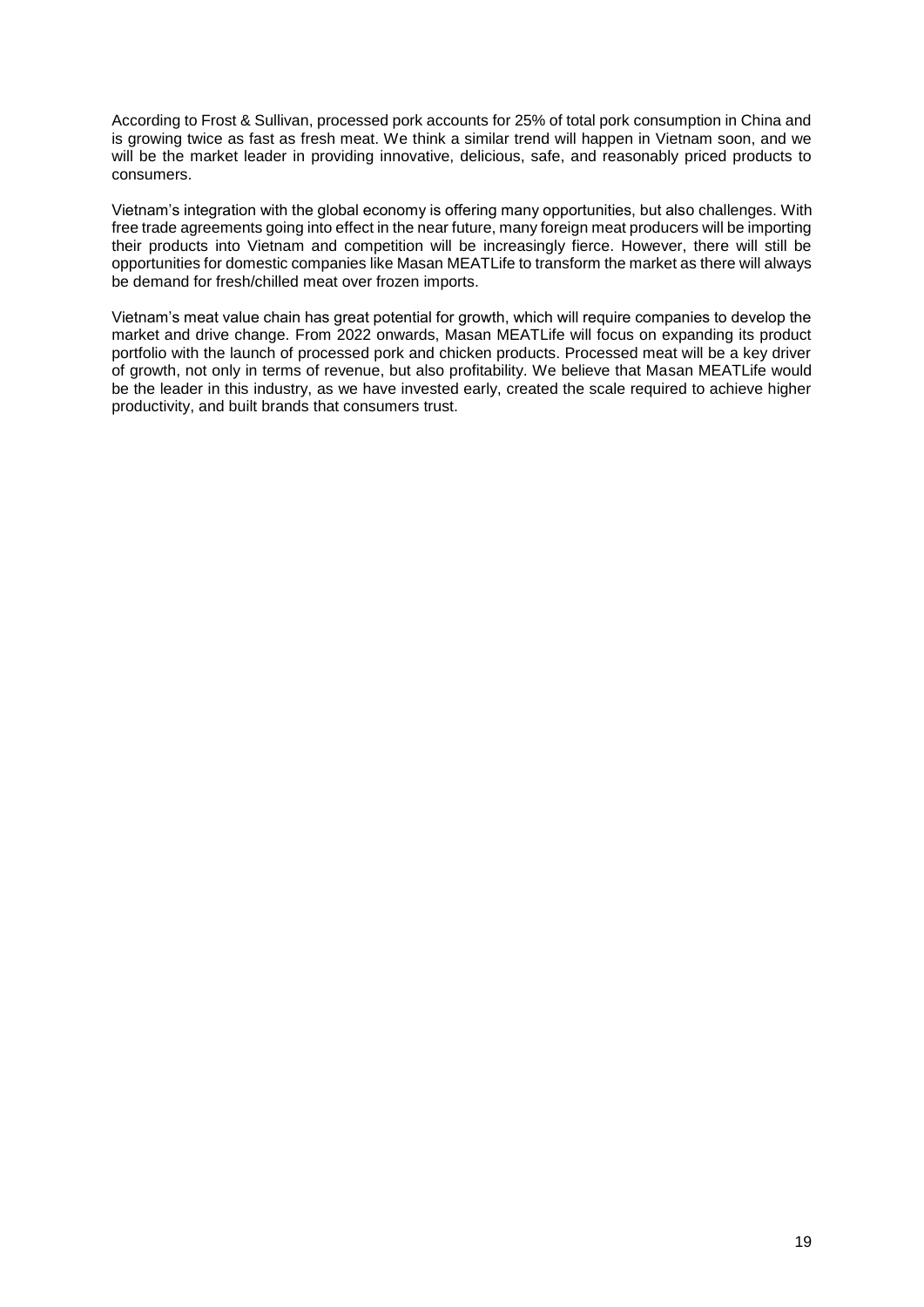# <span id="page-20-0"></span>Performance Highlights

| Indicator                      | December 31,<br>2021 | December 31,<br>2020 |
|--------------------------------|----------------------|----------------------|
| <b>Liquidity ratios</b>        |                      |                      |
| Current ratio                  | 1.7x                 | 0.8 x                |
| Quick ratio                    | 1.5x                 | 0.5x                 |
| <b>Capital structure</b>       |                      |                      |
| <b>Total Debt/EBITDA</b>       | 2.7x                 | 3.6x                 |
| <b>Total Debt/Total Assets</b> | 0.4x                 | 0.4x                 |
| <b>Inventory Turnover</b>      | 11.8x                | 7.1x                 |
| <b>Inventory Days</b>          | 31                   | 51                   |
| <b>Profitability ratio</b>     |                      |                      |
| <b>ROE</b>                     | 23.9%                | 4.8%                 |
| <b>ROA</b>                     | 8.4%                 | 3.0%                 |
| <b>Net Sales/Total Assets</b>  | 159.1%               | 89.8%                |
| <b>EBIT Margin</b>             | 3.4%                 | 6.8%                 |
| <b>EBITDA Margin</b>           | 9.7%                 | 11.7%                |
| Net Margin                     | 6.6%                 | 3.1%                 |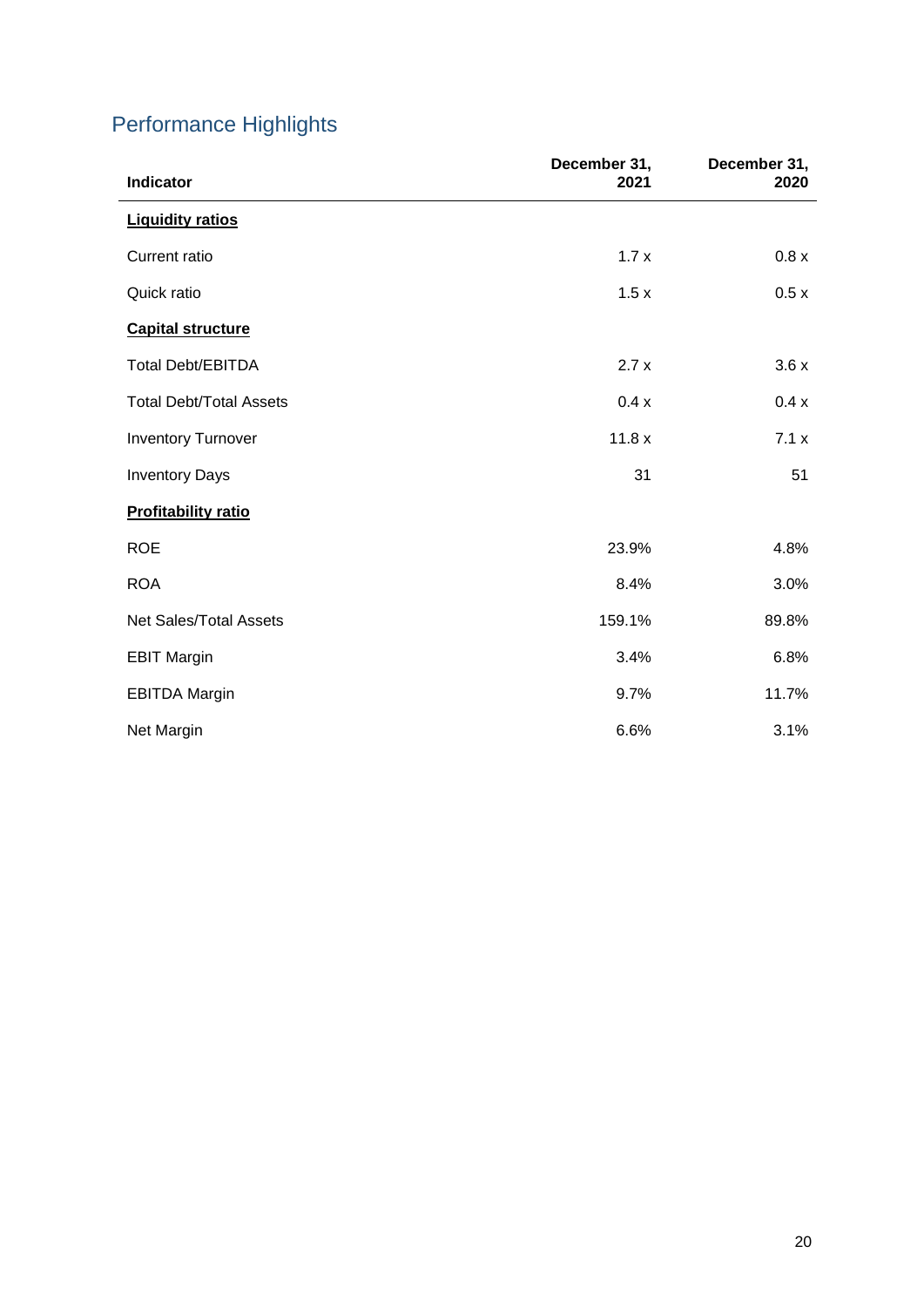# <span id="page-21-0"></span>Discussion on audited results

#### <span id="page-21-1"></span>Net Revenue

Net revenue in 2021 was VND18,891 billion, up by 17.2% compared to last year. The expansion of the integrated meat business and strong growth confirms the Company's right direction when divesting from animal feed business to focus its resources on developing branded meat products.

Integrated branded meat business, which includes Masan MEATLife's farm supply chain, delivered 2021 net revenue of VND4,500 billion, accounting for 24% of Masan MEATLife's consolidated net revenue, double compared to 2020.

## <span id="page-21-2"></span>Gross Profit & Gross Margin

Masan MEATLife's 2021 gross profit reached VND2,303 billion, a decline from VND2,725 billion in 2020. Gross profit margin in 2021 was 12.2%, lower than that of 16.9% in 2020 due to higher commodity prices that reduced the profit margin of the animal feed segment and the impact of 3F VIET's consolidation.

- Integrated pork segment delivered gross profit margin of 18.5% in 2021, compared to 17.5% in 2020 thanks to higher synergies in the integrated pork segment, along with the increase in scale and capacity for pork processing.
- Integrated chicken segment delivered gross margin of (2.4)% in 4Q2021, compared to (17.4)% in 9M2021. Profits are expected to improve further in 2022 thanks to a higher share of B2C sales and increasing synergies with deeper integration into Masan's ecosystem.

## <span id="page-21-3"></span>Financial income

Financial income increased by 1,290% to VND1,521 billion in 2021 compared to VND109 billion in 2020, mainly due to the recognition of one-off income as a result of deconsolidation of feed segment.

#### <span id="page-21-4"></span>Earnings before Interest, Tax, Depreciation and Amortization (EBITDA)

EBITDA margin for 2021 was 9.7%, versus 11.7% in 2020.

- The integrated pork segment delivered an EBITDA margin of 13.4% in 2021, compared with 7.8% in 2020.
- Management aims to improve MML's EBITDA margin for chicken segment and consolidated EBITDA margin by upscaling with a diverse product portfolio, increasing customer reach through the WCM chain and other distribution channels.

#### <span id="page-21-5"></span>Net Profit after Tax and Minority Interest

In 2021, Masan MEATLife reported net profit after tax and minority interest of VND1,331 billion, up by 405% compared to VND263 billion in 2020. As a result, the Company's NPAT Post-MI Margin in 2021 increased to 7.0% from 1.6% in 2020. This increase in NPAT Post-MI Margin can be mainly attributed to improved financial income.

#### <span id="page-21-6"></span>Cash and Cash Equivalents

Masan MEATLife had consolidated cash and cash equivalents (including short-term financial investments) of VND471 billion as of December 31, 2021, down 73.4% compared to VND1,771 billion as of December 31, 2020 mainly due to the deconsolidation of the feed segment.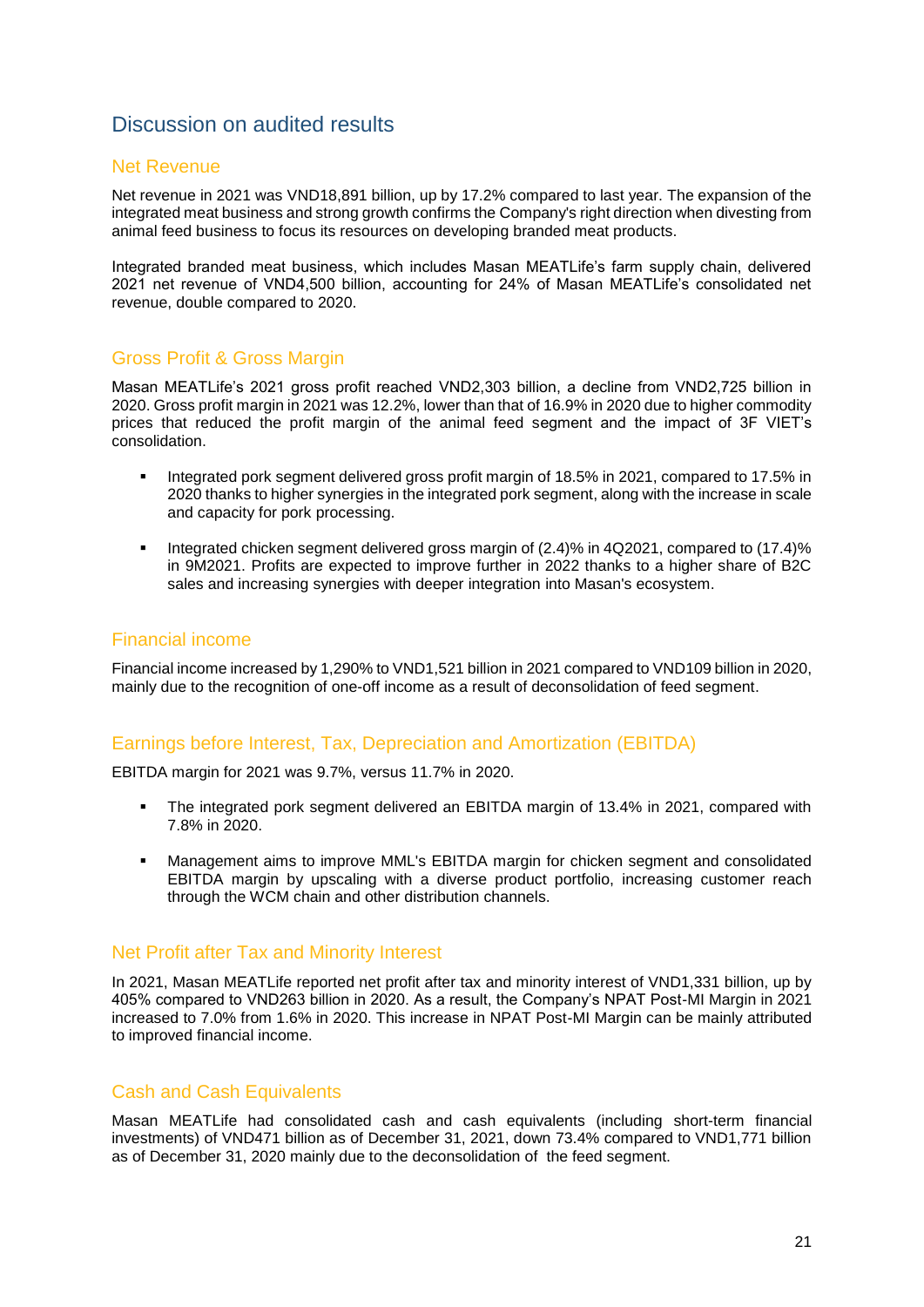#### <span id="page-22-0"></span>Fixed Assets

As of December 31, 2021, fixed assets decreased to VND4,208 billion, compared to VND8,385 billion on December 31, 2020 due to the deconsolidation of the feed segment.

#### <span id="page-22-1"></span>Total Assets

Masan MEATLife's total assets as of December 31, 2021 were VND11,871 billion, down 34% from VND17,957 billion as of December 31, 2020 due to the deconsolidation of the feed segment.

#### <span id="page-22-2"></span>**Borrowings**

As of December 31, 2021, short-term and long-term borrowings decreased by 28% YoY to VND4,936 billion, compared to VND6,841 billion, mainly due to the deconsolidation of the feed segment.

#### <span id="page-22-3"></span>Owner's Equity

MML owner's equity decreased by 32% to VND5,751 billion as of December 31, 2021 from VND8,463 billion as of December 31, 2020, mainly due to the deconsolidation of the feed segment.

## <span id="page-22-4"></span>2022 Plan

In 2022, Masan MEATLife aims to grow revenue in the range of VND5,000 billion - 6,000 billion, an increase of 11% - 45% compared to VND4,500 billion in 2020 (excluding animal feed segment) by expanding the branded pork and chicken portfolio and increasing distribution capacity. Profits are expected to improve further thanks to higher capacity utilization and processed meat sales growth.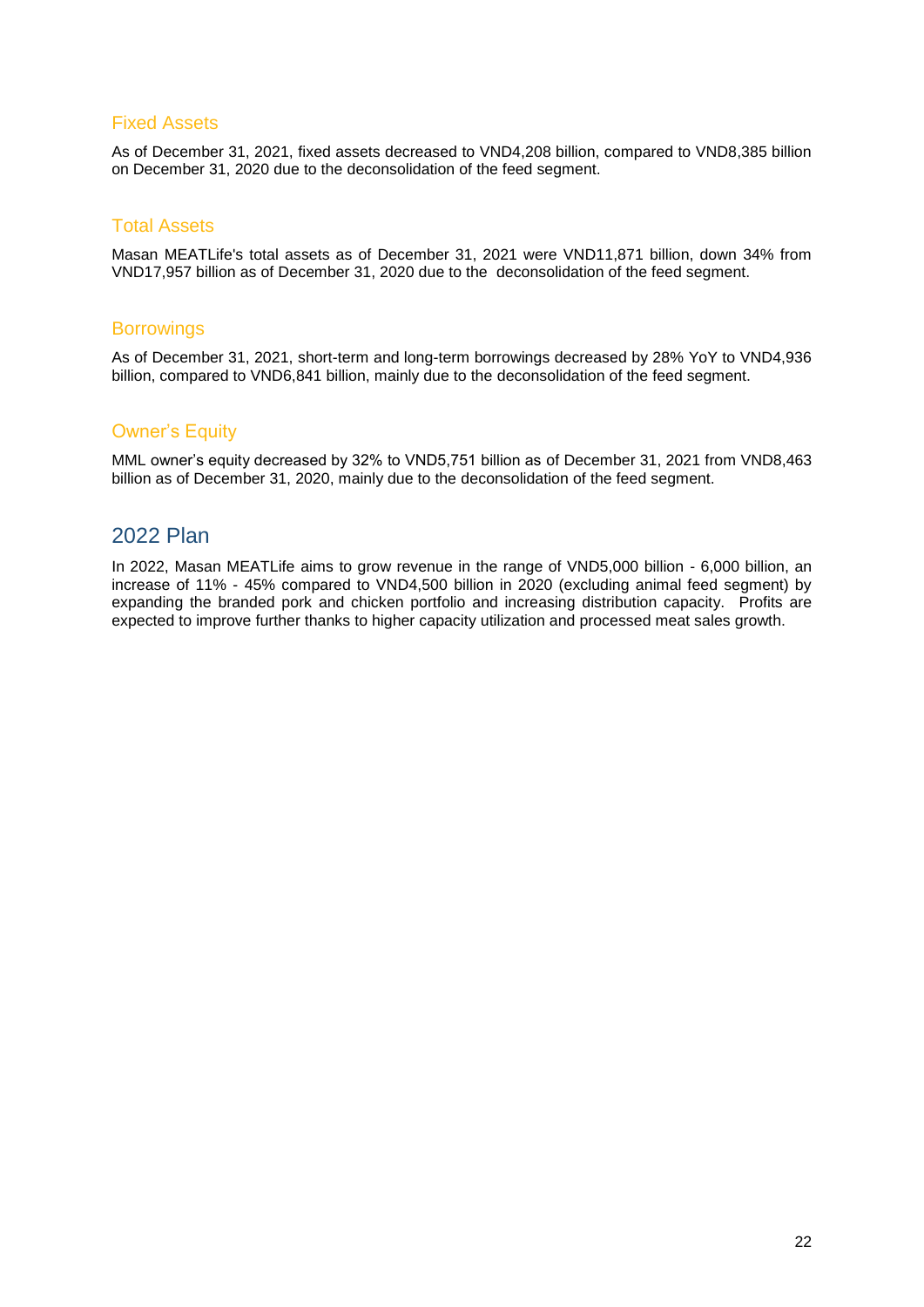# <span id="page-23-0"></span>GENERAL CORPORATE INFORMATION

# <span id="page-23-1"></span>Masan MEATLife's Corporate History and Structure

## <span id="page-23-2"></span>Corporate History

Masan MEATLife Corporation ("Masan MEATLife") (formerly known as "Masan Nutri-Science Corporation") was incorporated on October 7, 2011. Today, Masan MEATLife, a subsidiary of Masan Group Corporation ("Masan Group"), is Vietnam's largest fully-integrated ("Feed – Farm – Food" business model) branded meat platform, focused on driving productivity in Vietnam's animal protein industry and ultimately directly serving consumers with traceable, quality and affordable meat products in a USD 15 billion opportunity.

In 2021, Masan MEATLife sold 1.35 million tons of animal feed through its national network of over 2,500 dealers and 13 feed facilities. By implementing an FMCG approach to the feed business, Masan MEATLife has successfully developed the umbrella brand "Bio-zeem" and quickly captured significant market share in the pig feed market.

With a strong cash flow from the feed business, Masan MEATLife has developed an integrated 3F (Feed-Farm-Food) model with the commissioning of its high-tech pig farm in Nghe An and its meat processing complex in Ha Nam. In Quarter 4, 2018, Masan MEATLife successfully launched MEATDeli – the first chilled meat product ever introduced in Vietnam. With this milestone, Masan MEATLife officially completed the integrated 3F value chain, a key factor that ensures quality control of our consumer products from end to end and enables us to become a branded meat company.

In October and November 2020, Masan MEATLife achieved two strategic milestones in our journey to bring fresh, delicious, and nutritious meat to nearly 100 million Vietnamese consumers: (i) inaugurated MEATDeli Saigon Processing Complex worth VND1,800 billion in Long An; and (ii) expanded operations into the poultry market by investing VND613 billion to own 51% of 3F VIET JSC - a national leading poultry meat production platform.

In November 2021, Masan MEATLife transferred the animal feed business and entered into a strategic partnership with De Heus Co., Ltd ("De Heus Vietnam", a subsidiary of Royal De Heus Group from the Netherlands). This strategic partnership is expected to increase productivity, quality and sustainability of the 3F integrated supply chain model. Specifically, De Heus Vietnam will supply up to 70% of the feed demand for Masan MEATLife's farms and at least 2.8 million pigs for Masan MEATLife's chilled and processed meat products in the next 5 years. With this partnership agreement, Masan MEATLife has completed its transformation into a branded meat supplier.

Key events in Masan MEATLife's history include:

- **IDED 12012** In October 2011, Masan MEATLife was incorporated under the name Hoa Kim Ngan Company Limited;
- **IDED 10.5 In November 2012, Hoa Kim Ngan Company Limited changed its name into Sam Kim Company** Limited;
- **In July 2014, Sam Kim Company Limited acquired 70% stake in Agro Nutrition International** Joint Stock Company (ANCO);
- In late 2014, Sam Kim Company Limited acquired Shika Company Limited, a company with a 40% stake in Vietnamese – French Cattle Feed Joint Stock Company (Proconco);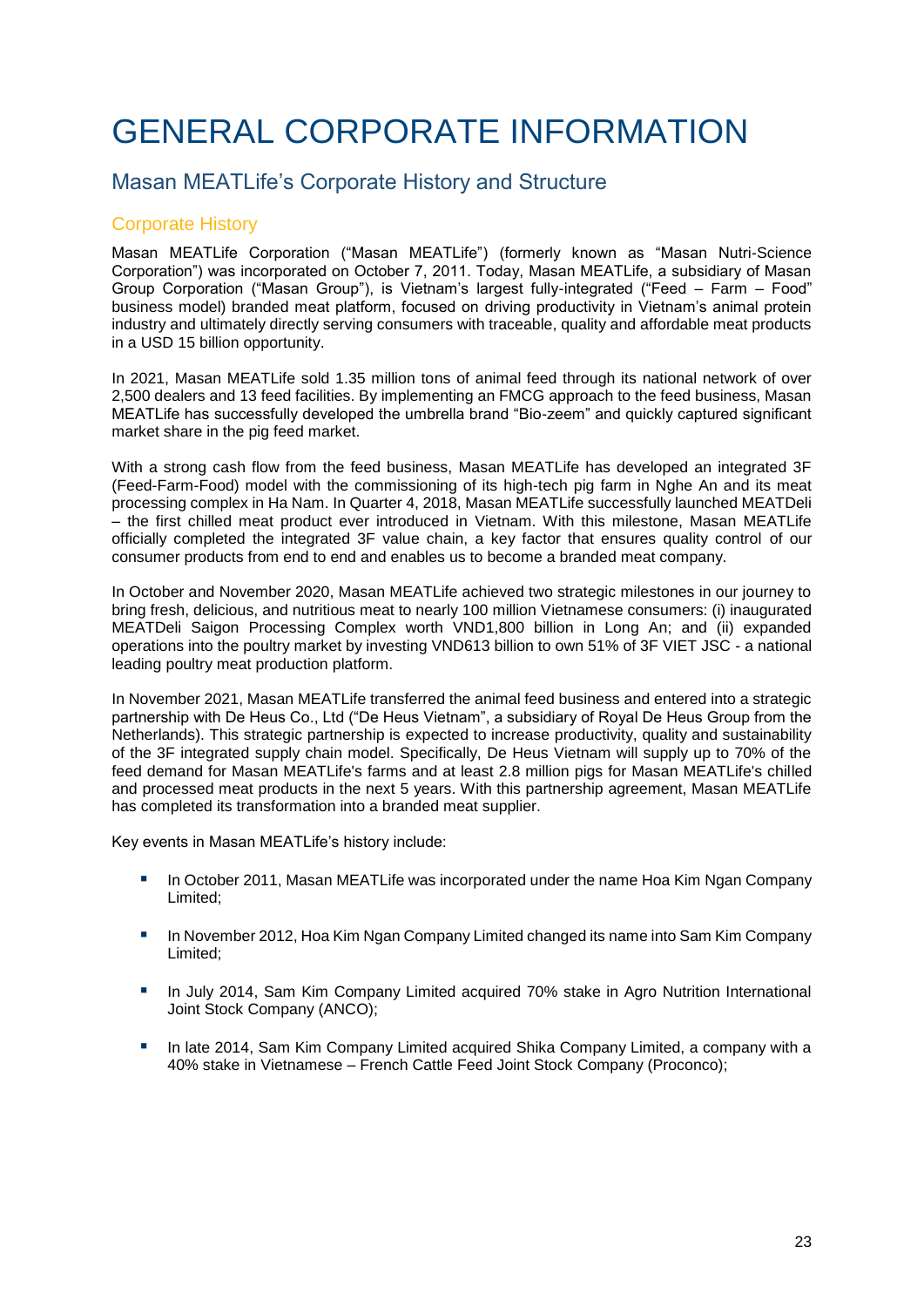- **IDED** In January and February 2015, through a subsidiary, Sam Kim Company Limited acquired an additional 13.06% stake in Proconco;
- **IDED April 2015, Masan Group acquired Sam Kim Company Limited, the controlling shareholder** of Proconco and ANCO. The acquired company was subsequently renamed Masan Nutri-Science Company Limited (Masan Nutri-Science). The acquisition of Masan Nutri-Science immediately made Masan Group one of the largest animal feed players in Vietnam. Masan Nutri-Science aims to transform Vietnam's animal protein industry and ultimately reach consumers with fresh and delicious branded meat products;
- In March 2016, Masan Nutri-Science was converted into a joint stock company and was renamed as Masan Nutri-Science Corporation; ANCO acquired a 14% stake in Vissan Joint Stock Company (Vissan);
- In May 2016, Masan Nutri-Science increased its direct ownership in ANCO from 70% to 99.99%;
- In June 2016, ANCO increased its stake in Vissan to 24.94%;
- In June 2016, Masan Nutri-Farm Company Limited (Nghe An) was established:
- **In November 2016, Masan Nutri-Farm Company Limited (Nghe An) broke ground the high-tech** pig farm in Nghe An;
- **In April 2017, global investment firm KKR entered a definitive agreement to invest USD150** million to purchase a 7.5% stake in Masan Nutri-Science;
- **In August 2017, MNS Meat Processing Company Limited was established;**
- **In February 2018, Masan Nutri-Science held a groundbreaking ceremony of its meat processing** complex in Ha Nam with the aim of providing fresh chilled meat products to consumers;
- **In December 2018, Masan Nutri-Science inaugurated its meat processing complex in Ha Nam** and successfully launched its fresh chilled meat product branded as "MEATDeli";
- **In January 2019, MNS Farm Nghe An Company Limited was certified by GLOBALG.A.P. for** adhering to international standards for good agricultural practices;
- In March 2019, MNS Meat Sai Gon Company Limited was established;
- In May 2019, Proconco was re-granted the GLOBALG.A.P. CFM certificate:
- In August 2019, Masan Nutri-Science was renamed as Masan MEATLife Corporation and increased its charter capital to VND 3,243 billion;
- $\blacksquare$  In September 2019, MNS Meat Ha Nam Company Limited was granted the BRC certification the global standards for food safety;
- **IDED** In November 2019, MEATDeli was named in the Top 10 Most Trusted Brands in Vietnam in 2019 by consumer polls;
- **In December 2019, shares of Masan MEATLife Corporation were listed on the stock market of** unlisted public companies under Decision No. 804/QD-SGDHN issued by the Hanoi Stock Exchange:
- In January 2020, MNS Feed Nghe An Company Limited was re-granted the GLOBALG.A.P. CFM certificate;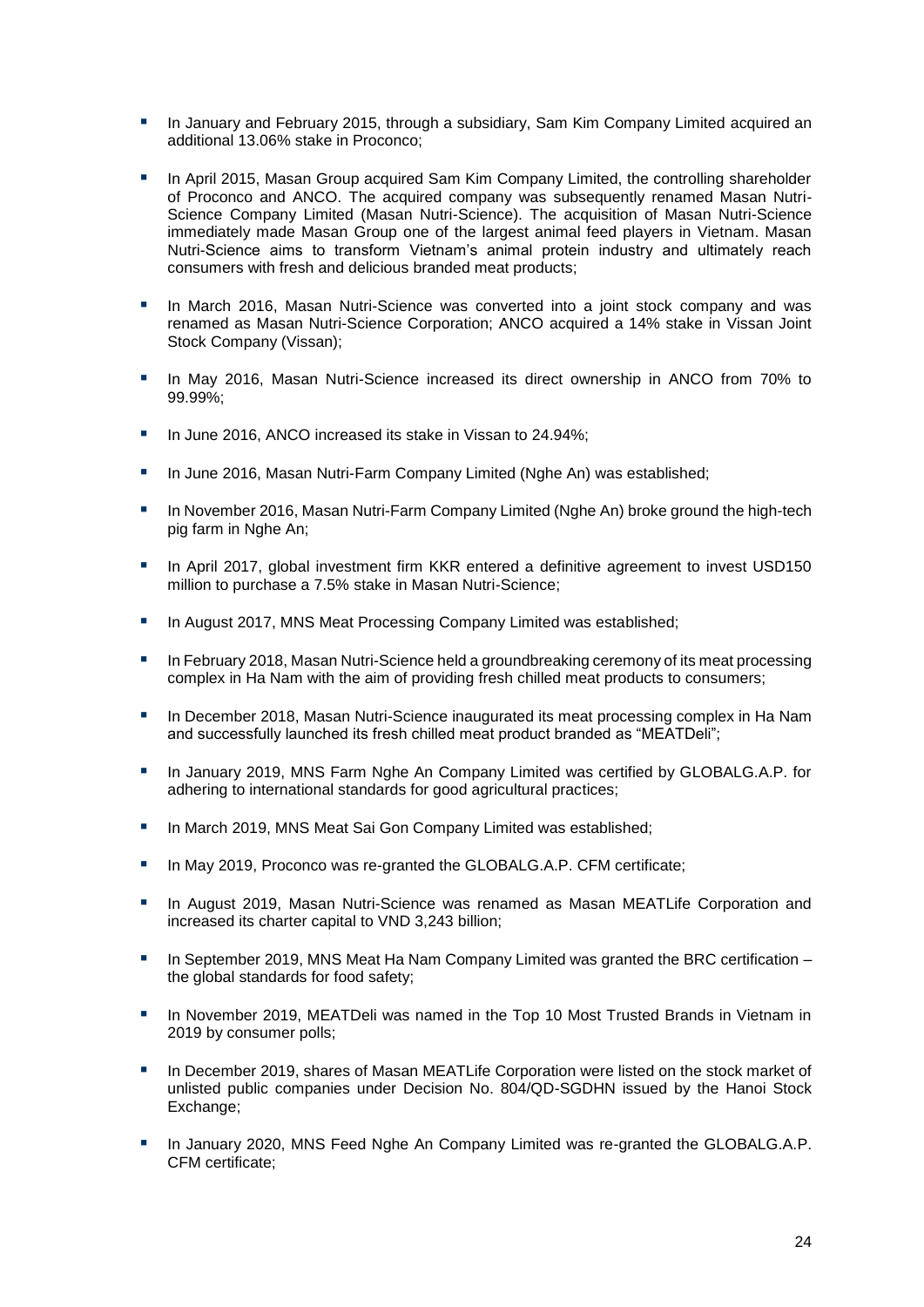- In February 2020, MNS Farm Nghe An Company Limited was re-granted the GLOBALG.A.P. Certification and Con Co Binh Dinh Company Limited was re-granted the GLOBALG.A.P. CFM certificate;
- In September 2020, Masan MEATLife was named among the World's Top Feed Companies 2019 by Feed Strategy Magazine;
- In October 2020, Masan MEATLife inaugurated of the VND1,800 billion MEATDeli Sai Gon Meat Processing Complex in Long An;
- **In October 2020, MNS Feed Nghe An Company Limited was re-granted the HACCP certificate:**
- In November 2020, Masan MEATLife completed the acquisition of 51% capital in 3F VIET Joint Stock Company, entering the poultry meat market;
- In November 2020, Proconco and MNS Feed Nghe An Company Limited were re-granted the GLOBALG.A.P. CFM certificate;
- **IDED 10.50 In December 2020, Masan MEATLife was named in the Top 50 Vietnamese Leading Brands in** 2020 by Forbes Vietnam, MEATDeli was named in the Top 10 Most Trusted Brands in Vietnam in two consecutive years 2019 and 2020 by consumers voting, and Proconco was named in the Top 3 Most Prestigious Animal Feed Companies in Vietnam in 2020 by Vietnam Report;
- **In December 2020, Proconco, Con Co Binh Dinh Company Limited, MNS Feed Thai Nguyen** Company Limited, MNS Feed Tien Giang Company Limited and MNS Feed Hau Giang Company Limited were re-granted the HACCP certificate;
- **IDED 10. In January 2021, Masan MEATLife was named in the Top 50 Largest Private Enterprises in** Vietnam in 2020 – VNR500 by Vietnam Report, and VietnamNet Online Newspaper;
- In January 2021, MNS Farm Nghe An Company Limited was re-granted the GLOBALG.A.P. certificate;
- In November 2021, Masan MEATLife transferred the animal feed segment and entered into a strategic partnership with De Heus Co., Ltd ("De Heus Vietnam", a subsidiary of Royal De Heus Group from the Netherlands) in organizing the supply sources of animal feed and pigs for Masan MEATLife's chilled and processed meat processing complexes in the next 5 years;
- In December 2021, Masan MEATLife completed the transfer of 20,180,026 shares of Vissan Joint Stock Company from Agro Nutrition International Joint Stock Company (ANCO).

## <span id="page-25-0"></span>Corporate Governance

#### <span id="page-25-1"></span>Corporate Structure

| <b>Approval</b>                                      | <b>General Meeting of Shareholders</b>                                                      |                        |
|------------------------------------------------------|---------------------------------------------------------------------------------------------|------------------------|
| <b>Validation</b>                                    | <b>Board of Directors</b>                                                                   | <b>Audit Committee</b> |
| <b>Masan MEATLife Strategic</b><br><b>Management</b> | Board of Management<br><b>Chief Executive Officer</b><br>×.<br><b>Chief Accountant</b><br>× |                        |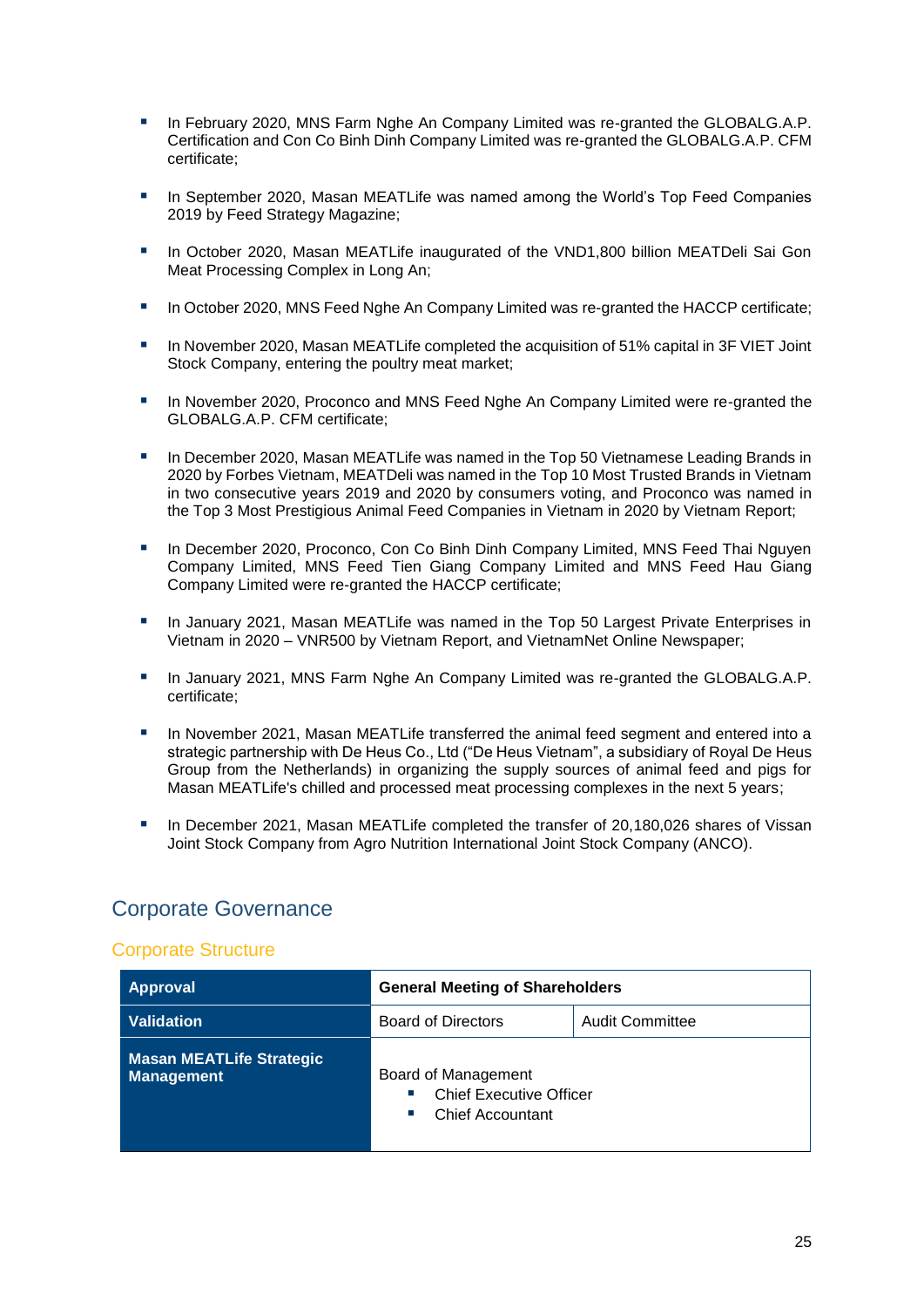#### <span id="page-26-0"></span>Board of Directors

The Board of Directors is elected by shareholders to oversee the activities of Masan MEATLife. Members of the Board of Directors meet regularly to discuss the strategic decisions raised by the Management Board. Details on the responsibilities of the Board are presented in the Board of Directors section.

### <span id="page-26-1"></span>Board of Management

The Board of Management's primary responsibilities include strategic management, resource allocation at the senior management level, financial accounting and controls, capital management, corporate governance, and internal control.

#### <span id="page-26-2"></span>Audit Committee

The Audit Committee is a specialized committee under the Board of Directors, which is responsible for directing and overseeing a number of specific areas of governance including the establishment, implementation, and assurance of internal audits.

#### **BOARD OF DIRECTORS' RESPONSIBILITIES AND AUTHORITY**

The Board of Directors is chaired by the Chairman.

Members of the Board of Directors include:

#### **Mr. Danny Le, Chairman of the Board of Directors**

Mr. Danny Le played a critical role in the transformation of Masan MEATLife from a pure feed manufacturer into a branded meat platform. He is responsible for the strategic direction of Masan MEATLife and forged a partnership with global investment firm KKR.

Prior to joining Masan Group, Mr. Danny Le advised financial institutions at Morgan Stanley, New York, working with multinational clients to execute M&A, capital markets and privatization transactions. Mr. Danny Le is currently Chief Executive Officer of Masan Group, the Chairman of the Board of Directors of Masan High-Tech Materials Corporation, Masan Consumer Corporation, Masan Blue Corporation, Blue Tek Vietnam Joint Stock Company; a member of the Board of Directors of The CrownX Corporation; a member of the Board of Members of The Sherpa Company Limited, a member of the Board of Directors of Mobicast JSC and a member of the Board of Members of Nui Phao Mining Company Limited.

Mr. Danny Le has a Bachelor's degree from Bowdoin College, USA.

#### **Mr. Pham Trung Lam, Member**

Mr. Pham Trung Lam was the Chief Executive Officer of Masan MEATLife, Proconco and ANCO until November 2021. He has been instrumental in the successful integration and transformation of Proconco and ANCO, merging them to become Masan MEATLife, a leading company in Vietnam's non-captive animal feed industry. Prior to joining Masan MEATLife, he led the development of Masan Consumer's sales platform, which is today Vietnam's largest FMCG distribution network.

Before joining Masan Group, he had worked at Unilever and Nestlé Vietnam.

Mr. Pham Trung Lam has a bachelor's degree in Business Administration from University of Economics Ho Chi Minh City.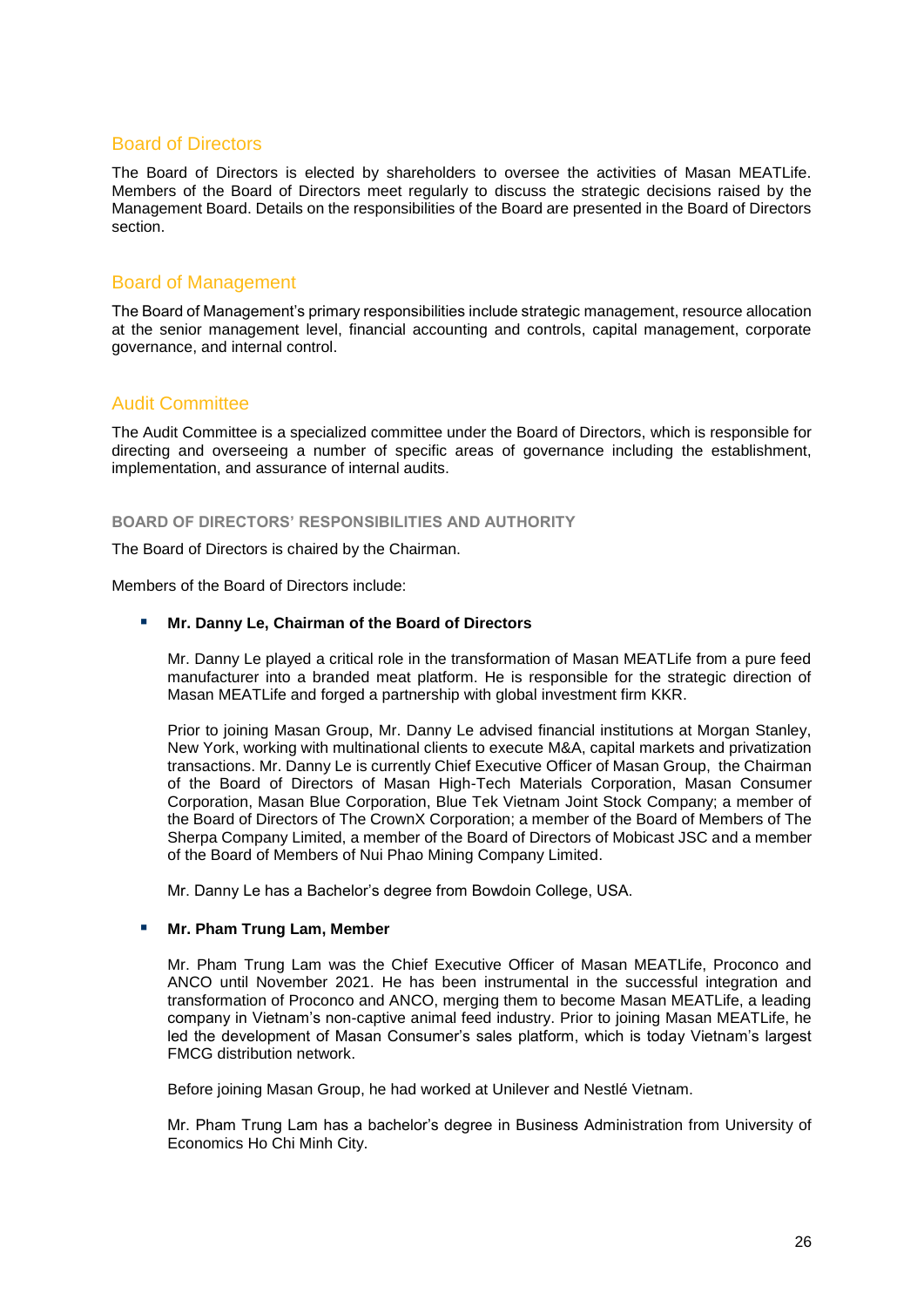#### **Mr. Neal Leroux Kok, Member**

Mr. Neal Leroux Kok joined KKR in 2014 and is a member of the private equity team of KKR. Prior to joining KKR, Mr. Neal Leroux Kok worked at an Australian advisory firm - Treadstone Partners, and prior to that, the investment banking division of Goldman Sachs & Co. (Sydney). He holds a Bachelor of Laws (Hons) and Bachelor of Commerce (Finance and Accounting) from University of Notre Dame, Australia. He is now a Director of KKR Singapore. Mr. Neal has submitted his resignation letter to the Board of Directors from October 12, 2021.

#### **Mr. Tran Phuong Bac, Member**

Mr. Tran Phuong Bac was elected to the Board of Directors of Masan MEATLife in the 2018 Annual General Meeting of Shareholders. Mr. Tran Phuong Bac is the General Counsel of Masan Group, in charge of all legal & compliance matters of the Group and its subsidiaries, including Masan MEATLife.

Prior to joining Masan Group, Mr. Tran Phuong Bac was a Partner of a prestigious local law firm, he had also worked for leading MNCs in finance and FMCG. He used to be a Commercial Law lecturer at Ho Chi Minh City University of Law. Mr. Tran Phuong Bac is currently a member of the Board of Directors of Masan Blue Corporation, WCM Services and Trading Development Joint Stock Company, WinCommerce General Commercial Services Joint Stock Company, Quang Ninh Mineral Water Corporation, Cholimex Food Joint Stock Company; a member of the Board of Members of The Sherpa Company Limited; a member of the Board of Directors of The CrownX Corporation and the Chairman of the Board of Directors of Supra JSC.

Mr. Tran Phuong Bac is a lawyer registered with the HCMC Bar, he holds a Bachelor of Laws (LLB) from Ho Chi Minh City University of Law and a Master of Comparative Laws (LLM) from Groningen University (the Netherlands).

#### **Mr. Huynh Viet Thang, Member**

Mr. Huynh Viet Thang was elected to the Board of Directors of Masan MEATLife in the 2021 Annual General Meeting of Shareholders. Mr. Huynh Viet Thang is the Finance Director of Masan Consumer Holdings and MasanConsumerHoldings Co., Ltd.; Deputy Chief Executive Officer of Masan Master Brewer Company Limited and a member of the Board of Directors of NET Detergent Joint Stock Company.

Before joining Masan Group, he had worked at Unilever and Coca-Cola Vietnam.

The Chairman plays an important leadership role and is involved in:

- Chairing meetings of the Board and providing effective leadership;
- Maintaining dialogue with the Management Board and providing appropriate strategic input; and
- Monitoring the performance of the Board of Directors and the Board of Management.

As of 31 December 2021, details of the Masan MEATLife's stock ownership of members of the Board of Directors are as follows:

| <b>Board of Directors</b> | <b>Position</b> | <b>Number of shares</b> | Ratio (%) |
|---------------------------|-----------------|-------------------------|-----------|
| Mr. Danny Le              | Chairman        |                         |           |
| Mr. Pham Trung Lam        | Member          | 1,760,920               | 0.54%     |
| Mr. Neal Leroux Kok       | Member          |                         |           |
| Mr. Tran Phuong Bac       | Member          |                         |           |
| Mr. Huynh Viet Thang      | Member          |                         |           |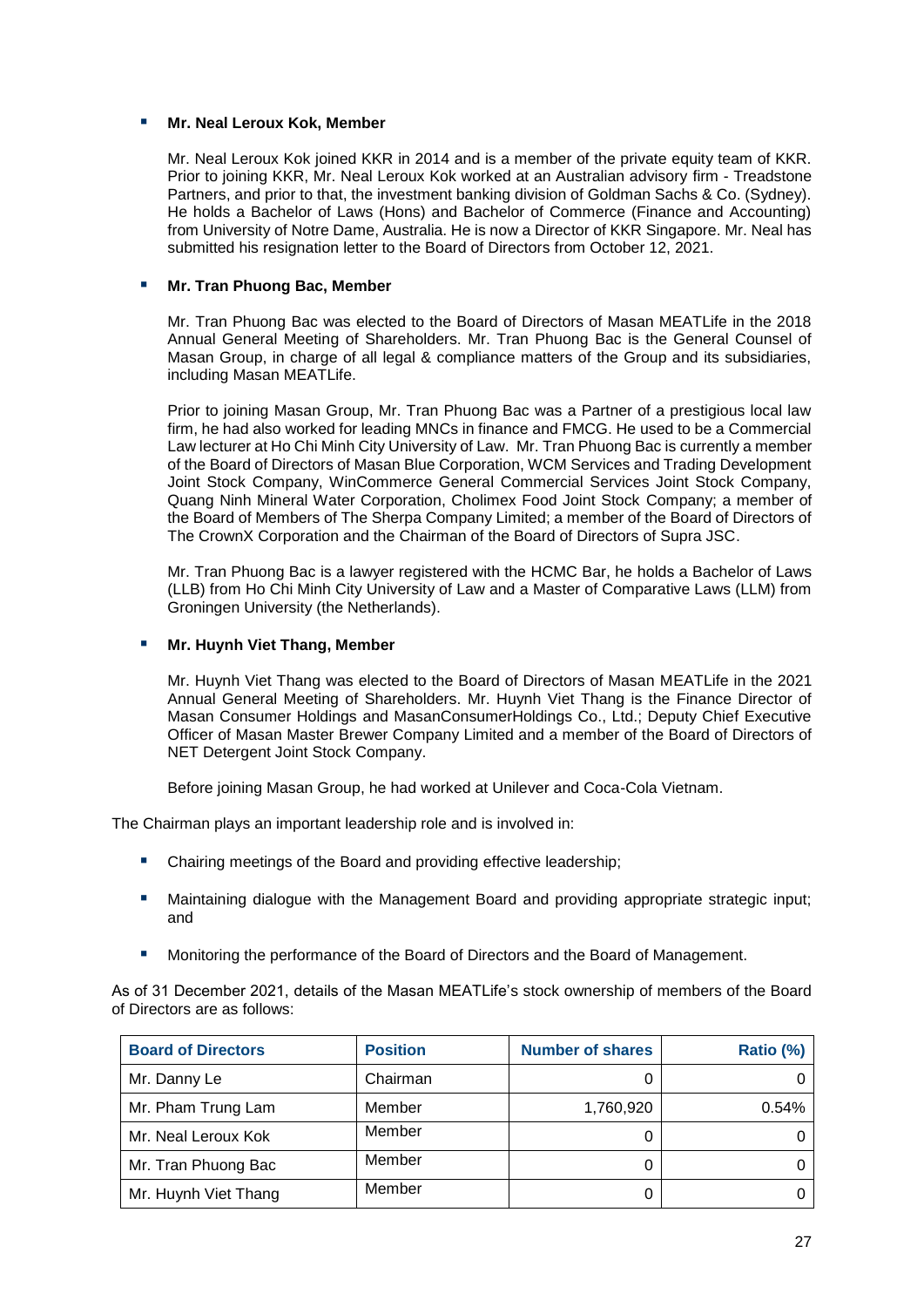#### **BOARD MEETINGS**

The Board regularly meets to discuss the direction, strategy and progress of the business. Typically, the topics at the Board meetings include:

- Reports on major projects and current business issues of Masan MEATLife and its subsidiaries;
- Reports on financial performance and corporate governance:
- **Specific business proposals; and**
- **Minutes from the previous meeting and outstanding issues.**

#### **ACTIVITIES OF THE BOARD**

In 2021, the Board of Directors was mainly involved with the discussion and approval of the following items:

- **Approving the capital contribution to subsidiaries;**
- **Approving the Masan MEATLife's lending to subsidiaries and guaranteeing subsidiaries to** mobilize capital at banks for production and business purposes;
- **Approving the Company's public offering of bonds according to the bond issuance plan:**
- Approving the issuance of new shares under the employee stock option plan (ESOP);
- **Approving the increase of charter capital of Masan MEATLife;**
- Approving the internal restructuring to separate the animal feed business of Masan MEATLife;
- **Approving the appointment of Chief Executive Officer of Masan MEATLife;**
- **Approving the Company's receipt of the transfer of 20,180,026 shares of the Vissan Joint Stock** Company from Agro Nutrition International Joint Stock Company (ANCO);
- Approving the dismissal of the Chief Financial Officer position of Masan MEATLife; Approving the 2021 dividend advance paid in cash to its shareholders with a dividend rate of 49%;
- **•** Deciding business development plans and annual budgets for each of its businesses and subsidiaries; and
- **Didena** Other activities

#### **BOARD OF MANAGEMENT**

The Board of Management is responsible for implementing Masan MEATLife's business development plan and reporting business performance. The Chief Executive Officer chairs the Management Board.

Currently, the Board of Management consists of 2 members who are in charge of all activities of Masan MEATLife, specifically: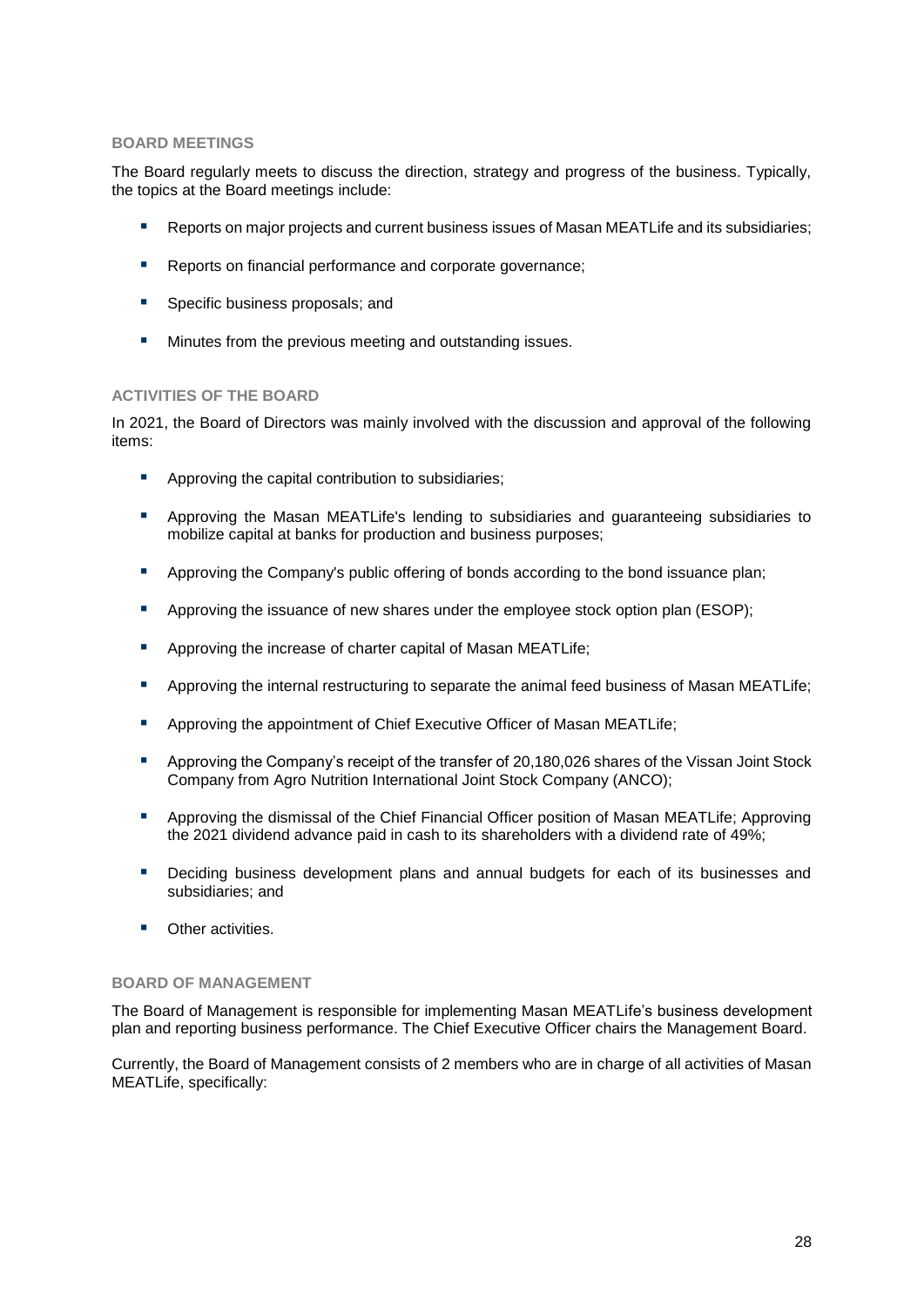**Strategic management of the whole of Masan MEATLife's business activities**

#### **Mr. Nguyen Quoc Trung - Chief Executive Officer**

Mr. Nguyen Quoc Trung was appointed by the Board of Directors to act as a Chief Executive Officer from November 2021. Mr. Nguyen Quoc Trung is currently the Chairman of the Board of Directors, the Chief Executive Officer of 3F VIET Joint Stock Company and the Director of 3F VIET Food Company Limited.

Mr. Nguyen Quoc Trung holds a Master of Business Administration (MBA) from Solvay Brussels School, University Libre de Bruxelles (ULB), Belgium.

#### **Mr. Nguyen Thanh Tung – Chief Accountant**

Prior to joining Masan Group, Mr. Nguyen Thanh Tung had more than 8 years of experience in auditing practice at PwC Vietnam as the Head of Auditing Services Department. He is responsible for auditing domestic companies and FIEs in various sectors including consumption, manufacturing, textiles, education, digital advertising, retail, real estate. In addition, he also helps clients in completing their internal audit system, financial due diligence and capital raising in the international market. Mr. Tung holds a bachelor's degree from the University of Economics Ho Chi Minh City and is a member of the Association of Chartered Certified Accountants (ACCA). As of 31 December 2020, details of the Masan MEATLife's stock ownership of members of the Board of Management are as follows:

| <b>Board of Management</b> | <b>Position</b>         |           | <b>Number of shares</b> | Ratio (%) |
|----------------------------|-------------------------|-----------|-------------------------|-----------|
| Mr. Nguyen Quoc Trung      | Chief<br>Officer        | Executive |                         |           |
| Mr. Nguyen Thanh Tung      | <b>Chief Accountant</b> |           |                         |           |

#### **AUDIT COMMITTEE**

Audit Committee is established by the Board of Directors.

The Audit Committee is composed of the following members:

#### **Mr. Huynh Viet Thang - Chairman of the Audit Committee**

#### **Mr. Nguyen Phuong Bac – Member of the Audit Committee**

As of 31 December 2021, details of the Masan MEATLife's stock ownership of members of the Audit Committee are as follows:

| <b>Audit Committee</b> | <b>Position</b> | <b>Number of shares</b> | Ratio (%) |
|------------------------|-----------------|-------------------------|-----------|
| Mr. Huynh Viet Thang   | Chairman        |                         |           |
| Mr. Tran Phuong Bac    | Member          |                         |           |

#### **ACTIVITIES OF THE AUDIT COMMITTEE**

The Supervisory Board oversees activities of the Board of Directors and the Board of Management in compliance with the Charter of Masan MEATLife and Vietnam law. Particularly, the Audit Committee participates in regular and irregular meetings of the Board of Directors and the General Meeting of **Shareholders**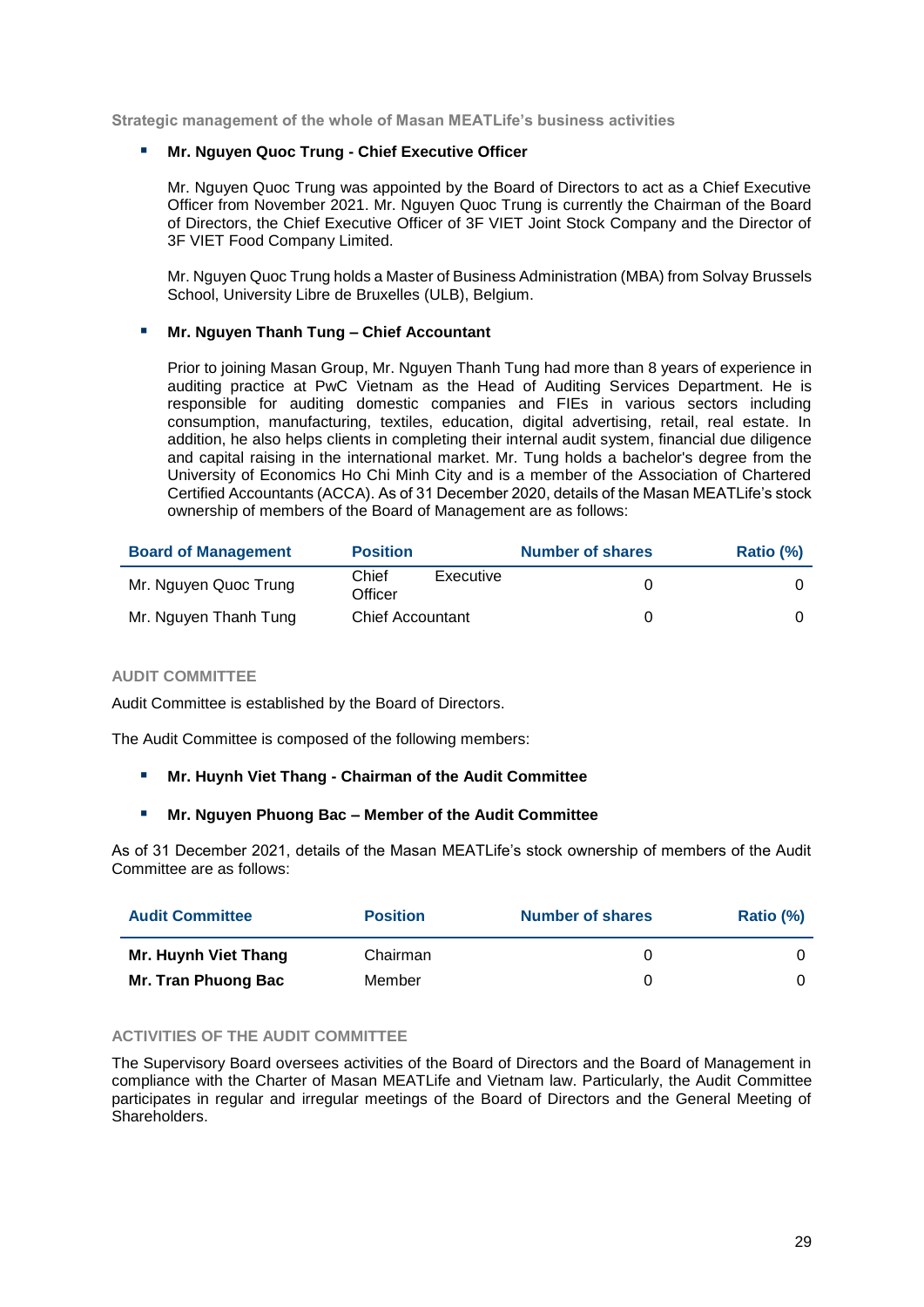# <span id="page-30-0"></span>Shares Information

As of 31 December 2021, Masan MEATLife's charter capital is VND 3,269,884,470,000; and is divided into 326,988,447 common shares.

Number of treasury shares: 0 share

Number of outstanding voting shares: 326,988,447 shares, of which the number of shares restricted from transfer is 273,600, the number of shares freely transferable is 326,714,847 shares.

## <span id="page-30-1"></span>Shareholdings Structure as of 31 December 2021

On the basis of percent ownership:

**Major shareholders are as follows:** 

| No. | <b>Shareholder</b>               | <b>Number of shares</b> | Ratio (%) |
|-----|----------------------------------|-------------------------|-----------|
|     | <b>Masan Group Corporation</b>   | 257,248,169             | 78.67     |
| 2   | <b>Masan Horizon Corporation</b> | 29,794,265              | 9.11      |
|     | Total                            | 287,042,434.00          | 87.78     |

On the basis of institutional and individual shareholders: As of 31 December 2021, Masan MEATLife has 739 shareholders, of which 725 individual shareholders holding 10,888,799 shares corresponding to 3.33%; and 14 institutional shareholders holding 316,099,648 shares corresponding to 96.67%.

On the basis of domestic and foreign shareholders: As of 31 December 2021, Masan MEATLife has 699 domestic shareholders holding 319,885,068 shares corresponding to 97.83%; and 40 foreign shareholders holding 7,103,379 shares corresponding to 2.17%.

## <span id="page-30-2"></span>Change of the charter capital

In 2021, Masan MEATLife increased its charter capital from VND 3,267,148,470,000 to VND 3,269,884,470,000. The increase of charter capital is from the issuance of new shares under the employee stock option plan (ESOP).

As of the end 2021, Masan MEATLife did not have any treasury shares.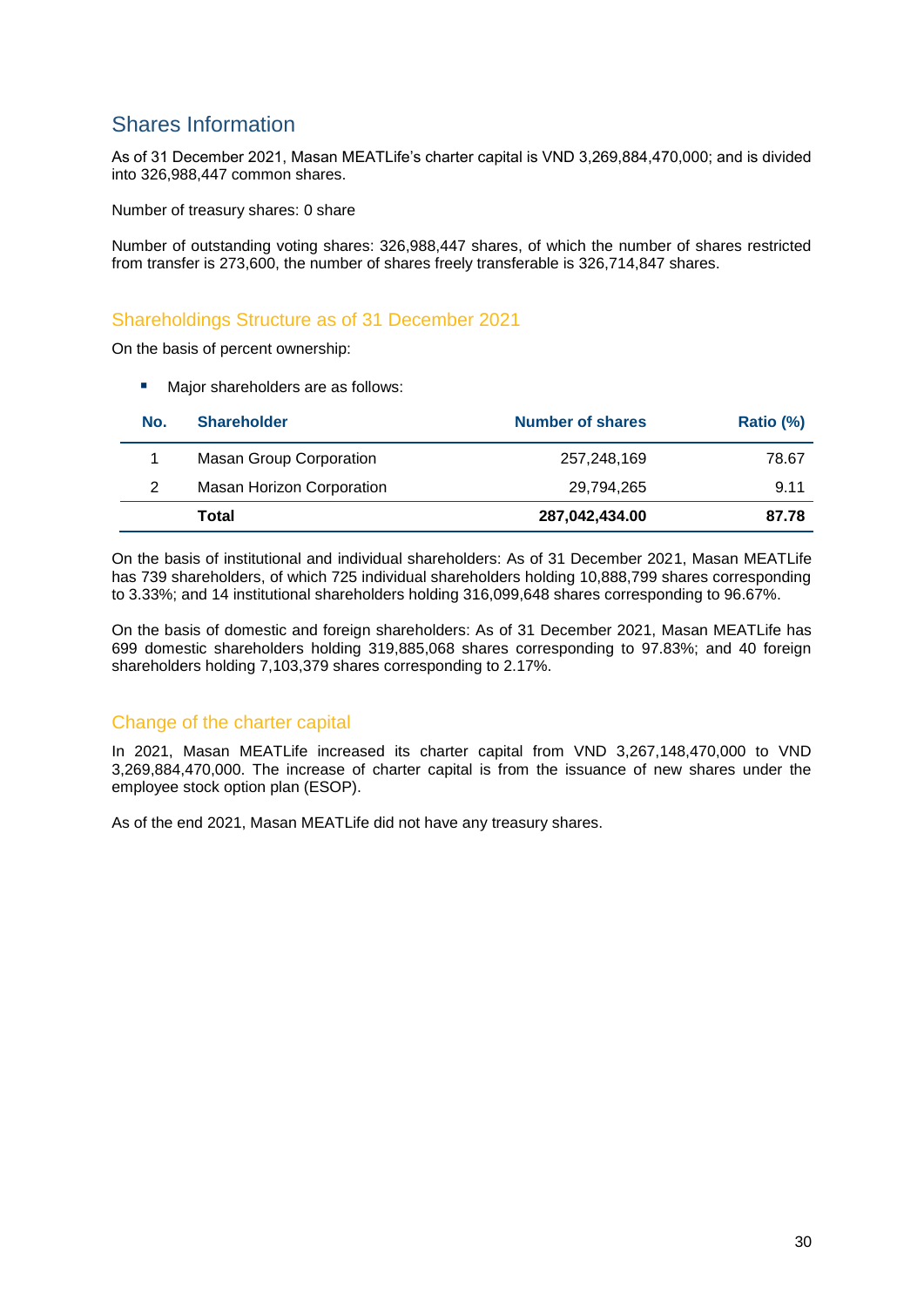# Corporate structure

As of 31 December 2021, Masan MEATLife has 09 subsidiaries and affiliates.



<span id="page-31-0"></span>*(\*) For ease of reference, companies in the chart are presented with respective ownership ratio in parentheses.*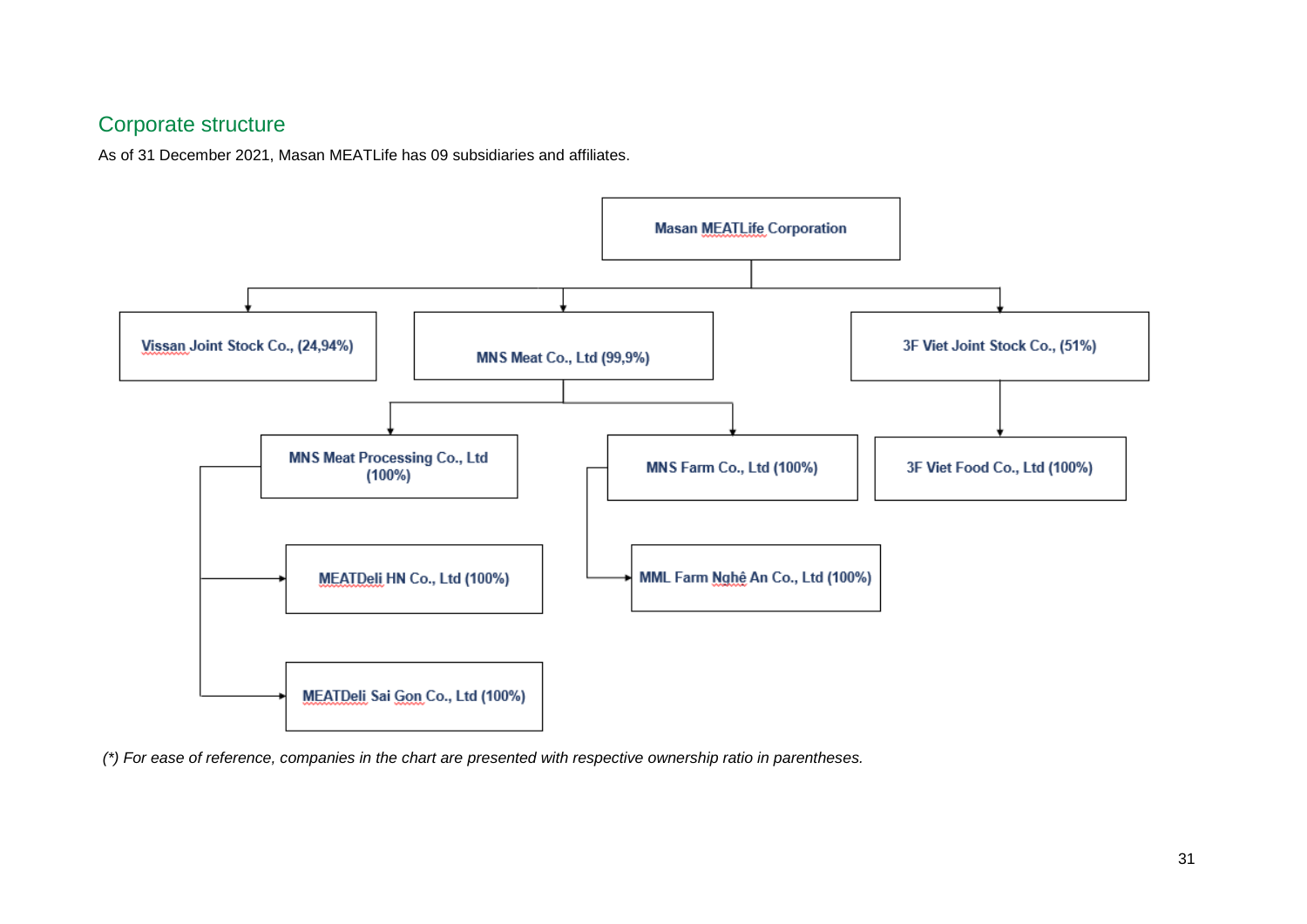## <span id="page-32-0"></span>Subsidiaries & Affiliates

### <span id="page-32-1"></span>3F VIET Joint Stock Company (3F VIET)

3F VIET was established on August 8, 2014. It is one of the first Vietnamese companies to implement the "Feed – Farm – Food" model to realize the "farm-to-fork" concept.

3F VIET mission is to "create unique nutritional values from animal protein to improve the quality of life for the community." In addition, 3F VIET products are supplemented with nutrients that aid the body and brain development, including DHA, vitamins, Omega 3, 6, 9 and minerals.

3F VIET platform spans across the value chain, from breeders, hatcheries, meat farms to large-scale food processing and packaging facilities. All adhere to strict environmental standards in food hygiene and safety. The company's products and processing systems have been recognized with reputable quality certifications such as the HACCP, ISO 22000 and especially the FSSC 22000 by the Foundation FSSC 22000 headquartered in the Netherlands.

### <span id="page-32-2"></span>MML Farm Nghe An Company Limited (MML Farm Nghe An)

MML Farm Nghe An is Masan MEATLife's large-scale, hi-tech pig farm in Nghe An province. With nearly 200 hectares of land for the project, the farm is the largest pig farm in the province. MML Farm Nghe An is expected to produce up to 250,000 pigs per year. MML Farm Nghe An has implemented internationally recognized set of farm standards dedicated to good agricultural practices and was granted the GLOBALG.A.P. certificate for the first time on January 15, 2019 and re-granted for the following times since.

## <span id="page-32-3"></span>MEATDeli HN Company Limited (MEATDeli HN)

MEATDeli HN (formerly known as "Ha Nam MNS Meat Company Limited) is a 10-hectare meat processing complex in Ha Nam province with modern technology and equipment imported from Europe. The complex has a capacity of 1.4 million porkers/year, equivalent to 140,000 tons/year. MEATDeli HN is capable of meeting the increasing demand of Vietnamese people for fresh, safe and traceable meat products. After registering for amendment of investment projects in 2021, the complex currently has the following production scale: (i) Pig slaughtering capacity is 1.4 million porkers/year, equivalent to 140,000 tons/year, chicken slaughtering capacity is 52,000,000 heads/year, equivalent to 130,000 tons/year, in which the seasoned products (carcasses, thighs, wings, breasts, legs, heads, necks, organs) total 26,000 tons/year; (ii) Production and processing capacity of meat products is 105,000 tons of products/year, including: Braised meat with eggs (5,000 tons/year), Meatball (5,000 tons/year), Vietnamese Sausages (8,500 tons/year), Pork floss (6,500 tons/year), sausages of all kinds (15,000 tons/year), and other pork products (15,000 tons/year), production capacity of processed meat products package/box instant meat pellets, animal protein (fish, shrimp, crab, squid), meat bag, animal protein (fish, shrimp, crab, squid) retort bag, instant snacks from animal protein (50,000 tons/year); (iii) Biological production (from blood and slaughter by-products) is 2,000 tons/year, natural pig intestines are 200 tons/year, retort products (porridge) are 10,000 tons/year.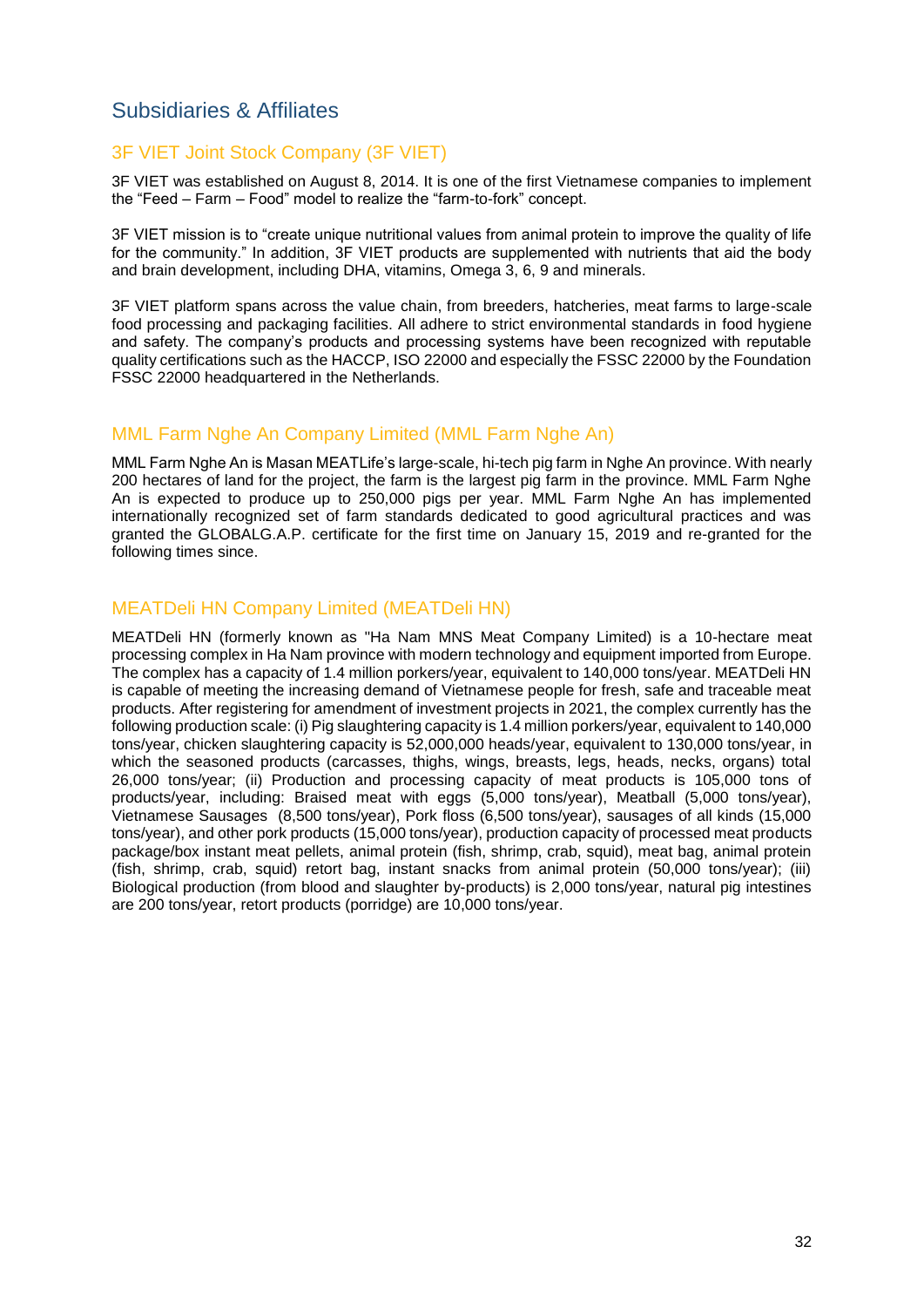## <span id="page-33-0"></span>MEATDeli Sai Gon Company Limited (MEATDeli Sai Gon)

Commenced in May 2019, the MEATDeli Sai Gon Meat Processing Complex project in Long An is built on an area of 20 hectares. It is designed to process 1.4 million porkers per year, with total investment of VND 1,800 billion.

Similar to the slaughter and meat processing line in Ha Nam, MEATDeli Sai Gon processing line is supplied by Marel – the world's leading company in meat processing equipment from the Netherlands, including an automation system with 3 robots. The plant operation adheres to BRC – the world's leading food safety standards. It is HACCP certified and is directly operated, supervised, and tested by experienced EU experts. MEATDeli chilled meat meets the National Standard (TCVN 12429:2018) on Chilled Meat proposed by the Ministry of Agriculture and Rural Development and issued by the Ministry of Science and Technology. MEATDeli adopts "three-tier" quality control according to the guidance of the Ministry of Agriculture and Rural Development and the Department of Food Safety – Ministry of Health, to ensure safety as our products reach consumers.

In phase 1, the complex aims to supply 140,000 tons of chilled meat per year; and processed meat such as ham, sausage, pork floss, and others at 15,000 tons per year. In phase 2, the complex will expand the processed meat output to 25,000 tons per year, and introduce new products such as: blood powder, blood plasma, collagen, bone and meat powder, etc. at a capacity of 14,000 tons per year.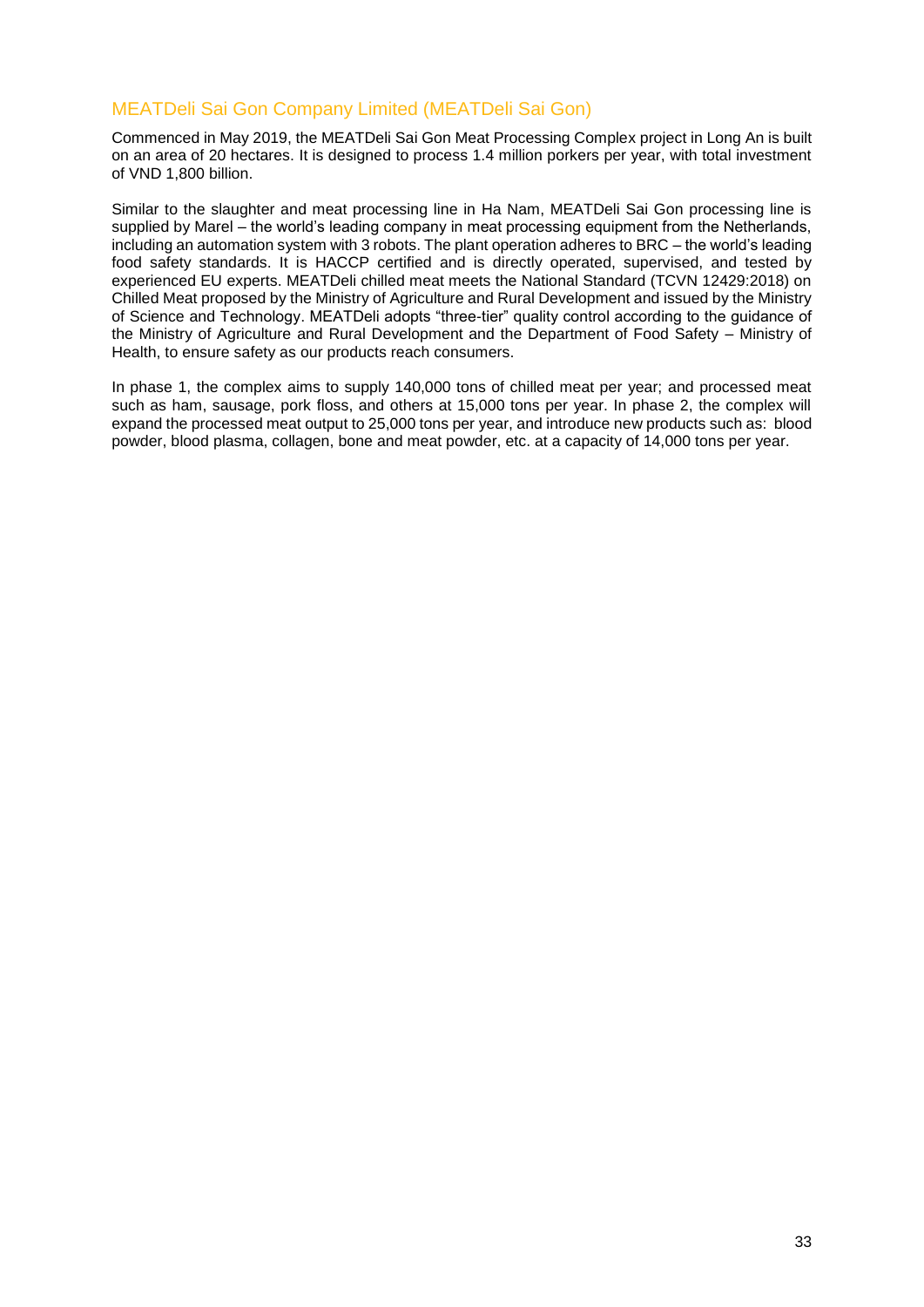# <span id="page-34-0"></span>GLOSSARY OF TERMS

| 3F                          | Feed – Farm – Food                                  |
|-----------------------------|-----------------------------------------------------|
| <b>3F VIET</b>              | 3F VIET Joint Stock Company                         |
| <b>ANCO</b>                 | Agro Nutrition International Joint Stock Company    |
| <b>ASF</b>                  | African swine flu                                   |
| CEO                         | <b>Chief Executive Officer</b>                      |
| <b>FCR</b>                  | <b>Feed Conversion Ratio</b>                        |
| <b>FMCG</b>                 | <b>Fast-moving Consumer Goods</b>                   |
| <b>JSC</b>                  | Joint Stock Company                                 |
| M&A                         | Mergers and Acquisitions                            |
| Masan Group/ the Group      | <b>Masan Group Corporation</b>                      |
| MML/Company/Masan MEATLife  | Masan MEATLife Corporation                          |
| MML Farm Nghe An            | MML Farm Nghệ An Co., Ltd                           |
| <b>MEATDeli HN</b>          | Meat Processing Complex in Ha Nam                   |
| MEATDeli SG/MEATDeli Saigon | Meat Processing Complex In Long An                  |
| <b>MNC</b>                  | <b>Multinational Company</b>                        |
| Proconco                    | Vietnamese - French Cattle Feed Joint Stock Company |
| R&D                         | <b>Research and Development</b>                     |
| The Board                   | The Board of Directors                              |
| YoY                         | Year over Year                                      |
| <b>USD</b>                  | U.S. Dollar                                         |
| <b>VISSAN</b>               | Vissan Joint Stock Company                          |
| <b>VND</b>                  | Vietnamese Dong                                     |